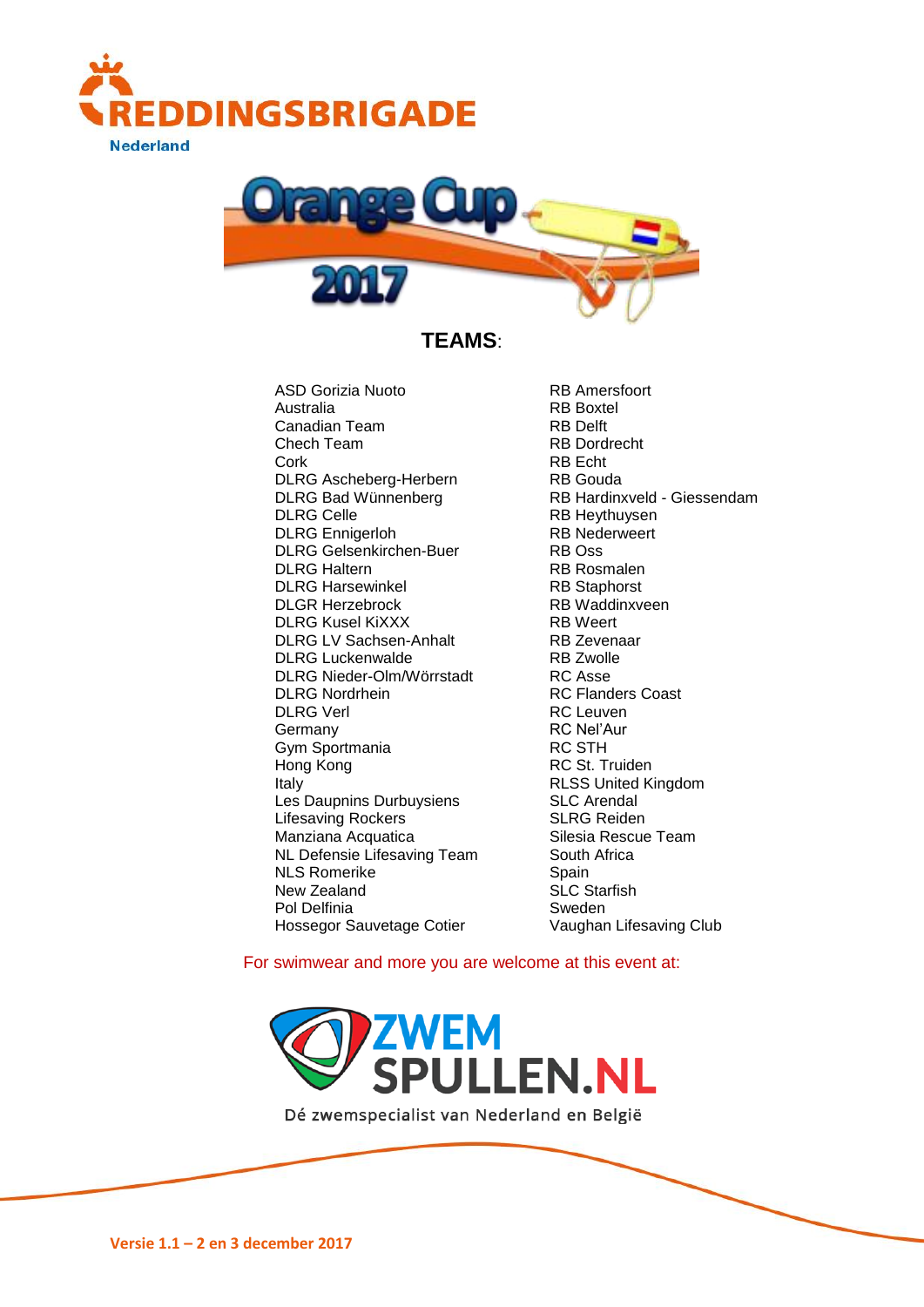

Orange Cup 2017 Eindhoven, 2- - 3-12-2017



# Event 13 Women, 100m manikin carry with fins 2002 and older

# 3-12-2017 Startlist

|                                                                                                                                                                                                                               | ΥB                                                       |                                                                                                                                                                       |                                                                                                            |                                                                                                                                                                                                                                       | ΥB                                                       |                                                                                                                                                                                     |                                                                                                            |
|-------------------------------------------------------------------------------------------------------------------------------------------------------------------------------------------------------------------------------|----------------------------------------------------------|-----------------------------------------------------------------------------------------------------------------------------------------------------------------------|------------------------------------------------------------------------------------------------------------|---------------------------------------------------------------------------------------------------------------------------------------------------------------------------------------------------------------------------------------|----------------------------------------------------------|-------------------------------------------------------------------------------------------------------------------------------------------------------------------------------------|------------------------------------------------------------------------------------------------------------|
| Heat 1 of 15                                                                                                                                                                                                                  |                                                          |                                                                                                                                                                       |                                                                                                            | Heat 2 of 15                                                                                                                                                                                                                          |                                                          |                                                                                                                                                                                     |                                                                                                            |
| 0 Deborah van BEBBER<br>Wilna CELIE<br>1<br>Jacqueline REIJERINK<br>2<br>3 Lisa Kim LILLYWHITE<br>4 Kelly Van HOEK<br>5 Julia HARTH<br>6 Niamh Majella MORRISSON<br>7 Dervla Mary MULCAHY<br>8 Martine STAM<br>9 Marjan HOBUS | 73<br>58<br>67<br>73<br>98<br>02<br>58<br>71<br>93<br>67 | <b>RBHEITSE</b><br><b>RBDORD</b><br><b>RBDORD</b><br><b>CORK</b><br><b>RBOSS</b><br><b>KIXX</b><br><b>CORK</b><br><b>CORK</b><br><b>RBHARDINXV</b><br><b>RBHEITSE</b> | NT<br>2:01.40<br>1:41.22<br>1:41.00<br>1:34.25<br>1:35.00<br>1:41.00<br>1:59.00<br>NT<br>NΤ                | 0 Mieke HOVER<br>Maike JETTEN<br>1<br>2 Nathalie PISTERS<br>3 Michelle van HILLO<br>4 Rody VANHIJFTE<br>5 Julie Elisabeth MOE<br>6 Giulia BAMBAUER<br>7 Rosa ARKESTEIJN<br>8 Anne Fleur te HENNEPE<br>9 Kelly van ZADEL               | 61<br>02<br>01<br>00<br>94<br>01<br>02<br>02<br>02<br>90 | <b>RBECHT</b><br><b>RBECHT</b><br><b>RBHEITSE</b><br><b>RBWADDINXV</b><br><b>DEFENSIE</b><br><b>ROMERIKE</b><br><b>KIXX</b><br><b>RBDORD</b><br><b>RBGOUDA</b><br><b>RBZEVENAAR</b> | 1:30.00<br>1:29.90<br>1:26.95<br>1:26.20<br>1:22.65<br>1:25.13<br>1:26.87<br>1:27.50<br>1:30.00<br>1:30.81 |
| Heat 3 of 15                                                                                                                                                                                                                  |                                                          |                                                                                                                                                                       |                                                                                                            | Heat 4 of 15                                                                                                                                                                                                                          |                                                          |                                                                                                                                                                                     |                                                                                                            |
| 0 Antonia RENTSCHLER<br>1 Melanie SANDERS<br>2 Ine Kristin AASUM<br>3 Ida Emilie FOSS<br>4 Romy TICHELAAR<br>5 Klara BARTEN<br>Julia BOTT<br>6<br>7 Danique KLOMP<br>Sabrina LOOSLI<br>8<br>Loes van WETERING<br>9            | 97<br>95<br>02<br>02<br>95<br>02<br>99<br>02<br>90<br>99 | <b>CELLE</b><br><b>REIDEN</b><br><b>ROMERIKE</b><br><b>ROMERIKE</b><br>RBZEVENAAR<br>NIEDER OLM<br><b>KIXX</b><br><b>RBWEERT</b><br><b>REIDEN</b><br><b>RBOSS</b>     | 1:20.31<br>1:20.00<br>1:19.06<br>1:18.87<br>1:18.81<br>1:18.83<br>1:19.00<br>1:20.00<br>1:20.00<br>1:21.62 | 0 Isabel van LOON<br>Jessica LITTLE<br>1.<br>2 Ineke RAS<br>3 Chan WING CHUN<br>4 Caroline Hvideberg BOYE<br>5 Lena BRAUN<br>6 Lise van der ELSEN<br>7 Ida Lillebo SLETTEN<br>8 Vanessa SCHULTZ<br>9 Micky PERDIJK                    | 02<br>02<br>01<br>00<br>01<br>01<br>00<br>01<br>96<br>02 | <b>RBGOUDA</b><br><b>RLSS</b><br><b>RBDELFT</b><br><b>HONG KONG</b><br>ARENDAL<br><b>KIXX</b><br><b>RBNEDERW</b><br><b>STARFISH</b><br>KIXX<br><b>RBGOUDA</b>                       | 1:17.56<br>1:17.48<br>1:16.72<br>1:16.64<br>1:16.40<br>1:16.50<br>1:16.68<br>1:17.10<br>1:17.50<br>1:17.62 |
| Heat 5 of 15                                                                                                                                                                                                                  |                                                          |                                                                                                                                                                       |                                                                                                            | Heat 6 of 15                                                                                                                                                                                                                          |                                                          |                                                                                                                                                                                     |                                                                                                            |
| 0 Elianne van SOEST<br>Alina CHWESIUK<br>1<br>2 Lara BRAUN<br>3 Jordan STOTT<br>4 Katerina TANCMANOVA<br>Celina MCGRORY<br>5.<br>Inge HOVER<br>6<br>7 Juliet op 't VELD<br>Aude LEMAIRE-HAMEL<br>8<br>Malin Elise OESTMO<br>9 | 90<br>02<br>97<br>00<br>01<br>99<br>91<br>95<br>92<br>99 | <b>DEFENSIE</b><br><b>GELSENK</b><br><b>KIXX</b><br>CAN<br>CHECH<br><b>STARFISH</b><br><b>RBECHT</b><br><b>RBECHT</b><br>CAN<br><b>STARFISH</b>                       | 1:15.90<br>1:15.00<br>1:15.00<br>1:14.47<br>1:13.50<br>1:14.28<br>1:15.00<br>1:15.00<br>1:15.13<br>1:16.18 | 0 Kaat GEUBELS<br>1 Rhianna MCCOURT<br>2 Kristine Fellingfors KNUTSEN<br>3 Yvette PEULEN<br>4 Charlotte van de LAAR<br>5 Sharon GIESBERTS<br>6 Danique van BEBBER<br>7 Zuzanna RZEPKA<br>8 Taylor CARLSON-DELEY<br>9 Abigail den BOEF | 96<br>01<br>00<br>94<br>92<br>91<br>00<br>01<br>01<br>02 | <b>RCTAL</b><br><b>RLSS</b><br>ARENDAL<br><b>RBECHT</b><br><b>RBECHT</b><br><b>RBECHT</b><br><b>RBHEITSE</b><br><b>SELESIA</b><br>CAN<br><b>RBDORD</b>                              | 1:13.49<br>1:12.63<br>1:12.12<br>1:12.00<br>1:12.00<br>1:12.00<br>1:12.11<br>1:12.50<br>1:12.75<br>1:13.50 |
| Heat 7 of 15                                                                                                                                                                                                                  |                                                          |                                                                                                                                                                       |                                                                                                            | Heat 8 of 15                                                                                                                                                                                                                          |                                                          |                                                                                                                                                                                     |                                                                                                            |
| 0 Lucie-Marie ARLET<br>1 Elouise DICKERSON<br>2 Janne van der ELSEN<br>3<br><b>Beth CHANDLER</b><br>4 Marleen DREIER<br>5<br>Pauline VOGT<br>6 Lea BRENNEISER<br>7 Evi TERLOUW<br>8 Anna MARESOVA<br>9 Anna TESARIKOVA        | 98<br>02<br>98<br>99<br>02<br>01<br>99<br>99<br>90<br>01 | <b>SACHSEN</b><br><b>RLSS</b><br><b>RBNEDERW</b><br><b>RLSS</b><br>VERL<br><b>SACHSEN</b><br><b>KIXX</b><br><b>RBGOUDA</b><br><b>CHECH</b><br><b>CHECH</b>            | 1:11.99<br>1:11.40<br>1:10.51<br>1:10.03<br>1:10.00<br>1:10.00<br>1:10.50<br>1:10.61<br>1:11.80<br>1:12.00 | 0 Desiree MOONEN<br>1 Yue WING SUET<br>2 Julia KACZMARCZYK<br>3 Dorota WENCLAWEK<br>4 Lauren GORDON<br>5 Dehanke VAN RENSBURG<br>6 Danielle STEENBEKKERS<br>7 Aleksandra SPODZIEJA<br>8 Katharina MARX<br>9 Inge JACOBS               | 95<br>99<br>00<br>02<br>01<br>01<br>99<br>92<br>94<br>00 | <b>RBNEDERW</b><br><b>HONG KONG</b><br><b>SELESIA</b><br><b>SELESIA</b><br><b>RLSS</b><br><b>SAFRICA</b><br><b>RBHEITSE</b><br><b>SELESIA</b><br><b>HALTERN</b><br><b>RBHEITSE</b>  | 1:09.95<br>1:09.51<br>1:09.46<br>1:09.20<br>1:08.16<br>1:08.24<br>1:09.29<br>1:09.47<br>1:09.76<br>1:10.00 |
| Heat 9 of 15                                                                                                                                                                                                                  |                                                          |                                                                                                                                                                       |                                                                                                            | Heat 10 of 15                                                                                                                                                                                                                         |                                                          |                                                                                                                                                                                     |                                                                                                            |
| 0 Johanna SCHREIBER<br>1 Dallas WALKER<br>2 Laura ROESSIGER<br>3 Leonie ATRES<br>4 Cadie CHANDLER<br>5 Renee BOUTER<br>6 Magdalena SKUDLIK<br>7 Chantal BERNARD<br>8 Chloe PORTON<br>9 Stefanie STUCH                         | 01<br>90<br>00<br>00<br>99<br>98<br>99<br>98<br>00<br>98 | <b>NORDRHEIN</b><br>CAN<br>LUCKENWALD<br><b>RBGOUDA</b><br><b>RLSS</b><br><b>RBGOUDA</b><br><b>SELESIA</b><br><b>GELSENK</b><br>LERC<br><b>NORDRHEIN</b>              | 1:08.00<br>1:07.26<br>1:07.00<br>1:07.00<br>1:07.00<br>1:07.00<br>1:07.00<br>1:07.00<br>1:07.54<br>1:08.00 | 0 Linnea MELANDER KLETVANG 00<br>1 Aniek RESINK<br>2 Diana BURGER<br>3 Jana ANSORGOVA<br>4 Anne DICKENS<br>5 Janneke RAS<br>6 Emily FIELD<br>7 Franziska MASMEIER<br>8 Merle HINRICHS<br>9 Hanna VAN OS                               | 95<br>97<br>95<br>01<br>95<br>01<br>01<br>97<br>02       | <b>SWEDEN</b><br><b>RBDORD</b><br><b>SACHSEN</b><br><b>CHECH</b><br><b>RBDORD</b><br>RBDELFT<br><b>RLSS</b><br><b>VERL</b><br><b>CELLE</b><br><b>SACHSEN</b>                        | 1:06.14<br>1:06.05<br>1:06.00<br>1:05.20<br>1:05.00<br>1:05.00<br>1:05.66<br>1:06.00<br>1:06.10<br>1:06.50 |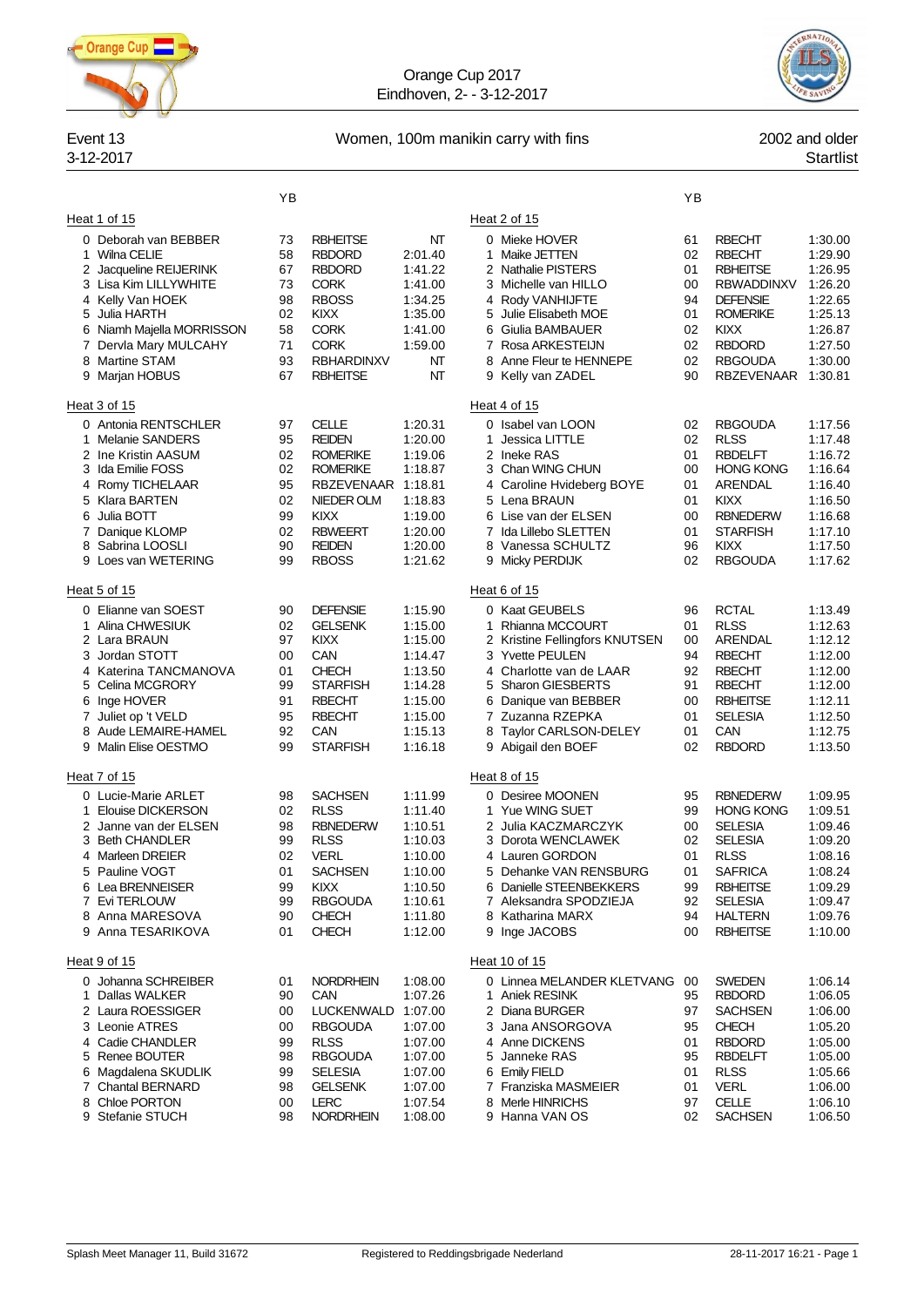



# Event 13, Women, 100m manikin carry with fins

|    | Heat 11 of 15                |    |                   |         | Heat 12 of 15                                   |         |
|----|------------------------------|----|-------------------|---------|-------------------------------------------------|---------|
|    | 0 Marta SKUDLIK              | 01 | <b>SELESIA</b>    | 1:04.84 | 0 Milena KLEINE<br><b>VERL</b><br>$00\,$        | 1:02.00 |
|    | Sulinke VAN DEN BERG         | 02 | <b>SAFRICA</b>    | 1:04.24 | 1 Anne SOROWKA<br><b>NIEDER OLM</b><br>99       | 1:01.40 |
|    | 2 Janine WITTEK              | 96 | <b>SACHSEN</b>    | 1:04.00 | 2 M. ACEBO MONALIAN<br><b>SPAIN</b><br>00       | 1:00.74 |
| З  | <b>Natalie BILLSON</b>       | 97 | <b>SAFRICA</b>    | 1:03.70 | 3 Rachel WOOD<br><b>AUS</b><br>98               | 58.97   |
| 4  | Luisa HEETHEY                | 97 | <b>VERL</b>       | 1:03.00 | 4 Marina MACARTNEY<br><b>HARSEWINKE</b><br>90   | 57.40   |
| 5  | <b>Beth LITTLE</b>           | 99 | <b>RLSS</b>       | 1:03.11 | <b>GERMANY</b><br>5 Jasmin DZIURON<br>93        | 58.00   |
| 6  | Loreen QUINKE                | 01 | <b>WUNNENBERG</b> | 1:04.00 | <b>RBHEITSE</b><br>6 Marlou JACOBS<br>95        | 1:00.00 |
|    | 7 Andrea ELING               | 01 | <b>ASCHEBERG</b>  | 1:04.00 | 7 Myrthe BAKKER<br><b>RBDORD</b><br>$00 \,$     | 1:01.00 |
| 8  | Paola EGUILUZ DE CELIS       | 01 | <b>SPAIN</b>      | 1:04.77 | 8 A. RODRIGUEZ HERNANDEZ<br><b>SPAIN</b><br>01  | 1:01.97 |
| 9  | Deborah DREDGE               | 02 | <b>SAFRICA</b>    | 1:05.00 | <b>NORDRHEIN</b><br>9 Charline SEIDEL<br>02     | 1:02.60 |
|    | Heat 13 of 15, Senioren      |    |                   |         | Heat 14 of 15, Junioren                         |         |
|    | 0 A. VALENCIANO TOLEDANO     | 95 | <b>SPAIN</b>      | 56.54   | 0 Isa CUIJPERS<br><b>RBHEITSE</b><br>99         | 1:00.00 |
|    | <b>Isabel COSTA PORTILLA</b> | 95 | <b>SPAIN</b>      | 55.59   | 1 Kim SICKING<br><b>ASCHEBERG</b><br>99         | 58.70   |
|    | 2 Annamaria PADOVANO         | 94 | <b>ITALY</b>      | 55.24   | 2 Lena van OS<br><b>GERMANY</b><br>$00\,$       | 57.70   |
| 3. | Greta PEZZIARDI              | 98 | <b>ITALY</b>      | 54.70   | 3 Malin THORWESTEN<br><b>ENNIGER</b><br>99      | 56.99   |
|    | 4 Antia GARCIA SILVA         | 98 | <b>SPAIN</b>      | 52.67   | <b>ITALY</b><br>4 Lucrezia FABRETTI<br>01       | 52.20   |
| 5  | Ela HUTTEN                   | 93 | <b>RBDORD</b>     | 54.50   | <b>ITALY</b><br>5 Valeria CAPPELLETTI<br>99     | 54.16   |
| 6  | Prue DAVIES                  | 97 | <b>AUS</b>        | 54.92   | 6 Robin HEEMELS<br><b>RBDORD</b><br>99          | 57.16   |
|    | Josefin NILSSON              | 93 | <b>SWEDEN</b>     | 55.51   | 7 Charlotte van der HOEK<br><b>RBDORD</b><br>99 | 57.96   |
| 8  | Rachel EDDY                  | 98 | <b>AUS</b>        | 56.42   | 8 Hanna SCHUERKMANN<br><b>ASCHEBERG</b><br>99   | 59.14   |
| 9  | Chelsea GILLETT              | 97 | <b>AUS</b>        | 57.17   | 9 Sanader JOY<br><b>GERMANY</b><br>01           | 1:00.19 |
|    | Heat 15 of 15, Masters       |    |                   |         |                                                 |         |
|    | 0 Marielle SIMONS            | 71 | <b>RBDORD</b>     | 1:28.00 |                                                 |         |
|    | <b>Kathrin BORNEMANN</b>     | 84 | <b>CELLE</b>      | 1:24.82 |                                                 |         |
|    | 2 Saskia HOPMAN-VAN SCHAIK   | 81 | <b>RBAMERSF</b>   | 1:20.00 |                                                 |         |
|    | 3 Rianne GOLSTEIJN           | 86 | <b>RBECHT</b>     | 1:10.00 |                                                 |         |
| 4  | Nele VANBUEL - GOFFIN        | 85 | <b>HOSSEGOR</b>   | 1:01.00 |                                                 |         |
|    | 5 Anja PAROTAT               | 86 | NIEDER OLM        | 1:06.49 |                                                 |         |
|    | 6 Ann-Kathrin LINDER         | 86 | <b>ENNIGER</b>    | 1:12.90 |                                                 |         |
|    | Sabrina HOHENHORST           | 82 | <b>ENNIGER</b>    | 1:24.50 |                                                 |         |
| 8  | Mariska TAS                  | 72 | <b>RBWADDINXV</b> | 1:27.26 |                                                 |         |
|    | 9 Anne KINGSTON              | 65 | <b>CORK</b>       | 1:30.00 |                                                 |         |
|    |                              |    |                   |         |                                                 |         |

| Event 14<br>3-12-2017                                                                                                                                         |                                                               |                                                                                                                                                      |                                                                                                 |                                                                                                                                                                                             |                                                          | 2002 and older<br><b>Startlist</b>                                                                                                                      |                                                                                                            |
|---------------------------------------------------------------------------------------------------------------------------------------------------------------|---------------------------------------------------------------|------------------------------------------------------------------------------------------------------------------------------------------------------|-------------------------------------------------------------------------------------------------|---------------------------------------------------------------------------------------------------------------------------------------------------------------------------------------------|----------------------------------------------------------|---------------------------------------------------------------------------------------------------------------------------------------------------------|------------------------------------------------------------------------------------------------------------|
|                                                                                                                                                               | YB                                                            |                                                                                                                                                      |                                                                                                 |                                                                                                                                                                                             | YB                                                       |                                                                                                                                                         |                                                                                                            |
|                                                                                                                                                               |                                                               |                                                                                                                                                      |                                                                                                 | Heat 2 of 19                                                                                                                                                                                |                                                          |                                                                                                                                                         |                                                                                                            |
| Marijn SMETS<br>lan DEBIE<br>Shane CROWLEY                                                                                                                    | 02<br>02<br>02                                                | <b>RBDELFT</b><br><b>RBECHT</b><br><b>CORK</b>                                                                                                       | NT<br>NT<br>NT                                                                                  | 0<br>Jan LEIJTEN<br>2 Robert van DAM<br>3 Ryan SHINN<br>4 Rowan WIERMANS<br>5 Erik HOPMAN<br>6 Uwe LIESTMANN<br>Huub van KIMMENADE<br>Alex den BOEF<br>8<br>9                               | 54<br>66<br>80<br>98<br>82<br>57<br>56<br>71             | <b>RBWEERT</b><br><b>RBGOUDA</b><br><b>RBAMERSF</b><br><b>RBNEDERW</b><br><b>RBAMERSF</b><br><b>CELLE</b><br><b>RBWEERT</b><br><b>RBDORD</b>            | 1:50.00<br>1:38.71<br>1:26.21<br>1:24.45<br>1:25.00<br>1:31.89<br>1:50.00<br>1:56.15                       |
|                                                                                                                                                               |                                                               |                                                                                                                                                      |                                                                                                 | Heat 4 of 19                                                                                                                                                                                |                                                          |                                                                                                                                                         |                                                                                                            |
| Fernando van GIESEN<br><b>Timo TABAK</b><br><b>Piet PRAET</b><br><b>Rob VERSTRAETEN</b><br><b>Justin CROWLY</b><br>Jannik KELLER<br>lan HOLDING<br>Jur BANGMA | 00<br>01<br>82<br>56<br>02<br>67<br>97<br>68<br>01            | <b>HONG KONG</b><br><b>RBDORD</b><br><b>RBWEERT</b><br><b>RBDORD</b><br><b>RBECHT</b><br><b>CORK</b><br><b>KIXX</b><br><b>CORK</b><br><b>RBDELFT</b> | 1:24.31<br>1:21.78<br>1:21.00<br>1:19.00<br>1:19.00<br>1:19.00<br>1:19.00<br>1:21.00<br>1:22.37 | 0 Thijs den BREEJEN<br>Lukas EXNER-BROWN<br>2 Dennis BEZEMER<br>3 Jaden van HOUTEM<br>4 Tom van den AKKER<br>5 Mark FEIJEN<br>6 Idwer STEENSTRA<br>7 Marcel in 't VELD<br>8 Hans te HENNEPE | 02<br>01<br>68<br>02<br>02<br>65<br>85<br>69<br>68       | <b>RBDORD</b><br><b>KIXX</b><br><b>RBDORD</b><br><b>RBECHT</b><br><b>RBECHT</b><br><b>RBDELFT</b><br><b>RBAMERSF</b><br><b>RBDORD</b><br><b>RBGOUDA</b> | 1:18.12<br>1:17.00<br>1:16.78<br>1:16.00<br>1:15.52<br>1:15.74<br>1:16.02<br>1:16.97<br>1:17.00<br>1:18.64 |
|                                                                                                                                                               | Heat 1 of 19<br>Heat 3 of 19<br>0 Yau CHUN HIN<br>Ng PING NAM | 99                                                                                                                                                   | <b>HONG KONG</b>                                                                                | 1:24.31                                                                                                                                                                                     | Men, 100m manikin carry with fins<br>9 Bas van den AKKER | 02                                                                                                                                                      | <b>RBECHT</b>                                                                                              |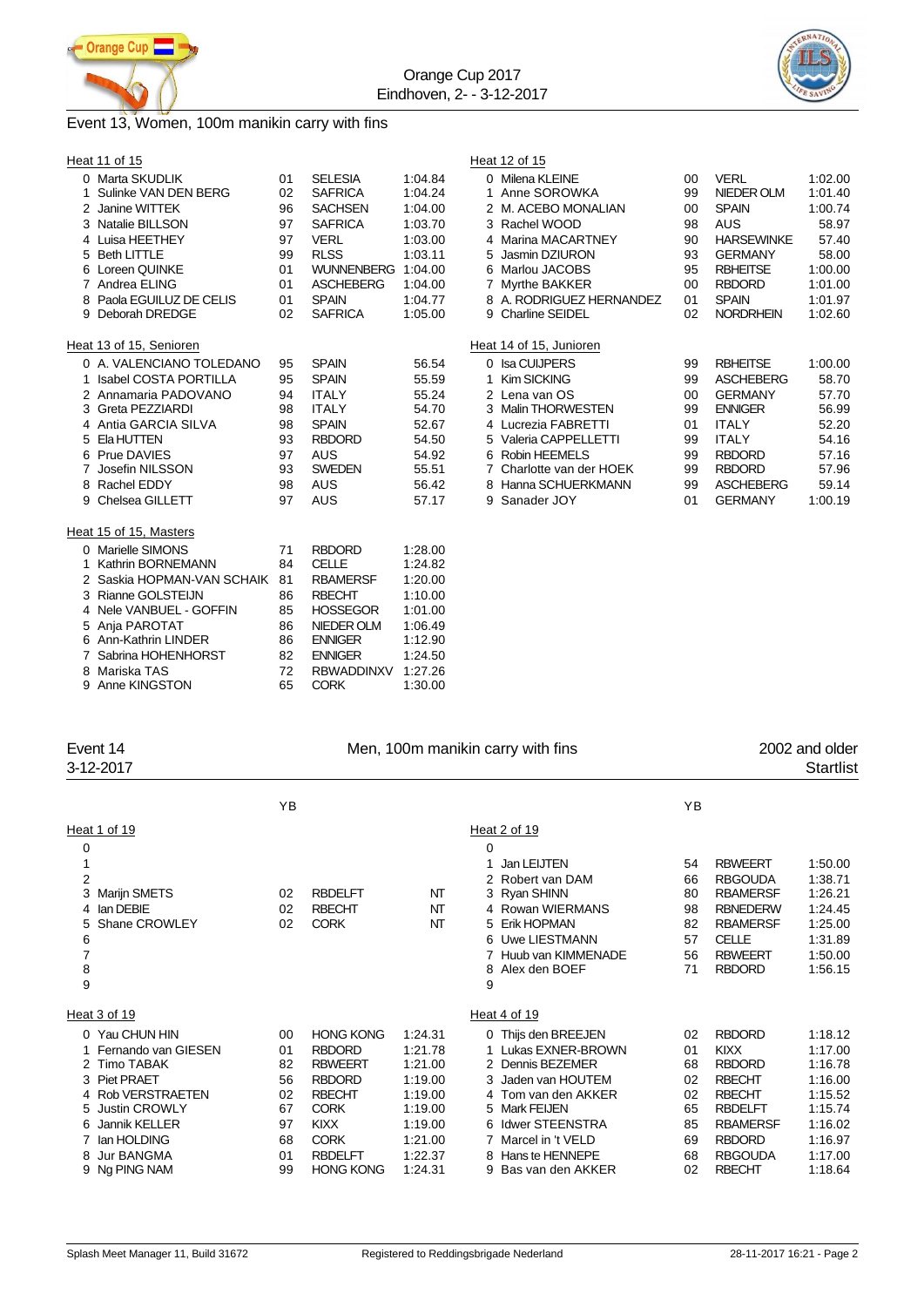



# Event 14, Men, 100m manikin carry with fins

|   | Heat 5 of 19                           |          |                     |                    | Heat 6 of 19                              |          |                                 |                    |
|---|----------------------------------------|----------|---------------------|--------------------|-------------------------------------------|----------|---------------------------------|--------------------|
|   | 0 Marco STANGHELLINI                   | 96<br>67 | MANZIANA            | 1:15.00            | 0 Juergen WOHLGEMUTH<br>1 Fabian REHBOGEN | 75       | <b>ENNIGER</b>                  | 1:10.38            |
| 1 | Erik de REUVER<br>2 Rylun ALBERG-MOORE | 01       | <b>RBOSS</b><br>CAN | 1:14.70            | 2 Finn van den BERG                       | 00<br>01 | NIEDER OLM                      | 1:10.06            |
| 3 | <b>Jesse DEENEN</b>                    | 97       | <b>RBBOXTEL</b>     | 1:13.77<br>1:13.00 | 3 Guus van de GOOR                        | 77       | <b>RBGOUDA</b><br><b>RBECHT</b> | 1:10.00<br>1:10.00 |
| 4 | Sem RUSSCHEN                           | 99       | <b>RBDORD</b>       | 1:11.27            | 4 Patrick BOTT                            | 94       | <b>KIXX</b>                     | 1:09.00            |
|   | 5 Guido BRINK                          | 02       | <b>RBDORD</b>       | 1:12.00            | 5 Nip YING CHUN                           | 01       | <b>HONG KONG</b>                | 1:09.79            |
| 6 | <b>Stef BRUSSELERS</b>                 | 00       | <b>RBBOXTEL</b>     | 1:13.00            | 6 Vincent van der MEER                    | 79       | <b>RBDELFT</b>                  | 1:10.00            |
| 7 | Jeff SCHULTZ                           | 74       | VAUGHAN             | 1:14.35            | 7 Erik van DAALEN                         | 65       | <b>RBDORD</b>                   | 1:10.00            |
|   | 8 Calvin van HELVOIRT                  | 01       | <b>RBROSMALEN</b>   | 1:14.76            | 8 Jack FIELD                              | 02       | <b>RLSS</b>                     | 1:10.26            |
|   | 9 Eric PIETERMANS                      | 60       | <b>RBECHT</b>       | 1:15.38            | 9<br>Jop VERHOEF                          | 02       | <b>RBDORD</b>                   | 1:10.52            |
|   |                                        |          |                     |                    |                                           |          |                                 |                    |
|   | Heat 7 of 19                           |          |                     |                    | Heat 8 of 19                              |          |                                 |                    |
|   | 0 Braeden LEGGE                        | 01       | CAN                 | 1:08.58            | 0 Ludovico VITIELLO                       | 02       | <b>SPORTMANIA</b>               | 1:06.00            |
| 1 | Joseph HUNTLEY                         | 02       | <b>RLSS</b>         | 1:07.81            | 1 Jan CABADAJ                             | 94       | <b>CHECH</b>                    | 1:05.10            |
|   | 2 Nicolas JAMBE                        | 90       | <b>RCSTH</b>        | 1:07.66            | 2 Callum HOLDING                          | 01       | <b>CORK</b>                     | 1:05.00            |
|   | 3 Darren HUSPEKA                       | 00       | CAN                 | 1:07.44            | 3 Lai CHEUK HO                            | 99       | <b>HONG KONG</b>                | 1:04.58            |
| 4 | Marco SCHULTZ                          | 00       | KIXX                | 1:07.00            | 4 Robbe WILMOTS                           | 00       | <b>RCTAL</b>                    | 1:04.34            |
| 5 | Sammy FEYS                             | 00       | <b>FLANDERS</b>     | 1:07.32            | 5 Marijn in 't VELD                       | 00       | <b>RBDORD</b>                   | 1:04.49            |
| 6 | Ollie PARKES                           | 01       | <b>RLSS</b>         | 1:07.66            | 6<br>Nick ALINK                           | 95       | <b>DEFENSIE</b>                 | 1:04.92            |
|   | 7 August HENRIKSEN                     | 00       | <b>STARFISH</b>     | 1:07.74            | 7 Christoph DUESING                       | 97       | <b>HERZEB</b>                   | 1:05.00            |
| 8 | Jarret PLANTE                          | 01       | CAN                 | 1:08.03            | Jonas DECKERS<br>8                        | 97       | <b>NORDRHEIN</b>                | 1:05.65            |
| 9 | Stefanie WULLENKORD                    | 01       | <b>ROCKERS</b>      | 1:09.00            | 9 Vincent ATRES                           | 98       | <b>RBGOUDA</b>                  | 1:07.00            |
|   | Heat 9 of 19                           |          |                     |                    | Heat 10 of 19                             |          |                                 |                    |
|   | 0 Tom van DAM                          | 92       | <b>RBGOUDA</b>      | 1:04.00            | 0 Bastien NOEL                            | 01       | <b>RCSTH</b>                    | 1:00.43            |
| 1 | Tim de REUVER                          | 99       | <b>RBOSS</b>        | 1:03.42            | 1 Kevin HOBBEL                            | 97       | <b>RBECHT</b>                   | 1:00.00            |
|   | 2 Thomas LAVOIE                        | 98       | CAN                 | 1:02.37            | 2 Arne WULF                               | 02       | <b>LUCKENWALD</b>               | 1:00.00            |
|   | 3 David MACEK                          | 02       | CHECH               | 1:02.10            | 3 Jack ANGUS                              | 01       | <b>RLSS</b>                     | 59.70              |
| 4 | <b>Felix GURECK</b>                    | 01       | <b>NORDRHEIN</b>    | 1:01.83            | 4 Bjoern HAHNE                            | 88       | <b>HERZEB</b>                   | 58.90              |
|   | 5 Giuseppe MARINELLI                   | 02       | <b>SPORTMANIA</b>   | 1:02.00            | 5 Caimin Philip CROWLEY                   | 99       | <b>CORK</b>                     | 59.57              |
| 6 | <b>Henrik REISS</b>                    | 01       | <b>ENNIGER</b>      | 1:02.16            | 6<br>Simon LAUFKOETTER                    | 01       | <b>WUNNENBERG</b>               | 1:00.00            |
|   | 7 Steven DEFOIN                        | 96       | S. TRUIDEN          | 1:03.12            | 7 Iwan HOBUS                              | 01       | <b>RBHEITSE</b>                 | 1:00.00            |
| 8 | Cas WOLTERS                            | 89       | <b>RBECHT</b>       | 1:04.00            | 8 Florian MILLARD                         | 01       | <b>DAUPHINS</b>                 | 1:00.25            |
|   | 9 Frederic STOCK                       | 94       | <b>NORDRHEIN</b>    | 1:04.30            | 9<br>Jos NUMAN                            | 99       | <b>RBGOUDA</b>                  | 1:01.00            |
|   | Heat 11 of 19                          |          |                     |                    | Heat 12 of 19                             |          |                                 |                    |
|   | 0 Patrick HANNES                       | 01       | <b>NORDRHEIN</b>    | 58.20              | 0 Mauro RICCI                             | 02       | MANZIANA                        | 56.19              |
| 1 | Vincenzo TORTORA                       | 99       | <b>SPORTMANIA</b>   | 58.00              | 1 Wiktor KIJEK                            | 02       | <b>SELESIA</b>                  | 56.04              |
|   | 2 Tom STOHR                            | 01       | NIEDER OLM          | 57.50              | 2 John Calvin HILMER                      | 02       | <b>SACHSEN</b>                  | 56.00              |
| 3 | Jan SVOBODA                            | 00       | <b>CHECH</b>        | 57.10              | 3 Andrea CRESCIMBENI                      | 01       | MANZIANA                        | 56.00              |
|   | 4 Lars HOBUS                           | 98       | <b>RBHEITSE</b>     | 56.89              | 4 Marek OSINA                             | 95       | <b>CHECH</b>                    | 56.00              |
|   | 5 Nathan HOLDING                       | 98       | <b>CORK</b>         | 56.96              | 5 John MEERTEN                            | 97       | <b>RBECHT</b>                   | 56.00              |
| 6 | Sjors PIETERMANS                       | 91       | <b>RBECHT</b>       | 57.50              | Ryan COTTER<br>6                          | 01       | <b>CORK</b>                     | 56.00              |
|   | 7 Elliot KEY                           | 00       | <b>RLSS</b>         | 57.87              | 7 Giovanni SICIGNANO                      | 00       | <b>SPORTMANIA</b>               | 56.00              |
|   | 8 Steffen HONOLD                       | 99       | <b>HERZEB</b>       | 58.02              | 8 Nicholas VAN WAASDIJK                   | 01       | S. TRUIDEN                      | 56.05              |
|   | 9 Michal LHOTKA                        | 00       | <b>CHECH</b>        | 58.80              | 9 Nils MUENDELEIN                         | 01       | <b>NORDRHEIN</b>                | 56.30              |
|   | Heat 13 of 19                          |          |                     |                    | Heat 14 of 19                             |          |                                 |                    |
|   | 0 Maarten VAN LAETHEM                  | 99       | <b>RCTAL</b>        | 55.83              | 0 Jeroen van GELLEKOM                     | 99       | <b>RBHEITSE</b>                 | 54.00              |
|   | 1 Calvin COETZEE                       | 00       | <b>SAFRICA</b>      | 55.39              | 1 Rudolf VAN GRAAN                        | 99       | <b>SAFRICA</b>                  | 53.67              |
|   | 2 Fabian THUMM                         | 99       | <b>NORDRHEIN</b>    | 55.00              | 2 Mats KAMNES                             | 00       | <b>ROMERIKE</b>                 | 53.07              |
|   | 3 Jakub PAWLAS                         | 98       | <b>SELESIA</b>      | 54.96              | 3 Canice KLEINERT                         | 99       | <b>LUCKENWALD</b>               | 53.00              |
|   | 4 Barry HAZENOOT                       | 91       | <b>RBDORD</b>       | 54.58              | 4 Melvin van der MEIJ                     | 93       | <b>RBDORD</b>                   | 52.20              |
|   | 5 Luuk MEERTEN                         | 99       | <b>RBHEITSE</b>     | 54.90              | 5 Max STERN                               | 02       | <b>LUCKENWALD</b>               | 52.90              |
|   | 6 Roelof STOETZER                      | 97       | <b>RBGOUDA</b>      | 55.00              | 6 Luuk WILLEMS                            | 97       | <b>RBECHT</b>                   | 53.00              |
|   | 7 Tymoteusz SWIECAK                    | 99       | <b>SELESIA</b>      | 55.21              | 7 Michele MORO                            | 01       | MANZIANA                        | 53.57              |
|   | 8 Tobias ROSENBERG-HANSEN              | 00       | <b>ROMERIKE</b>     | 55.61              | 8 Fabian ENDE                             | 97       | <b>SACHSEN</b>                  | 53.70              |
|   | 9 Jelle VANDERSTEEN                    | 02       | S. TRUIDEN          | 55.95              | 9 Felix HOLM                              | 96       | <b>GELSENK</b>                  | 54.50              |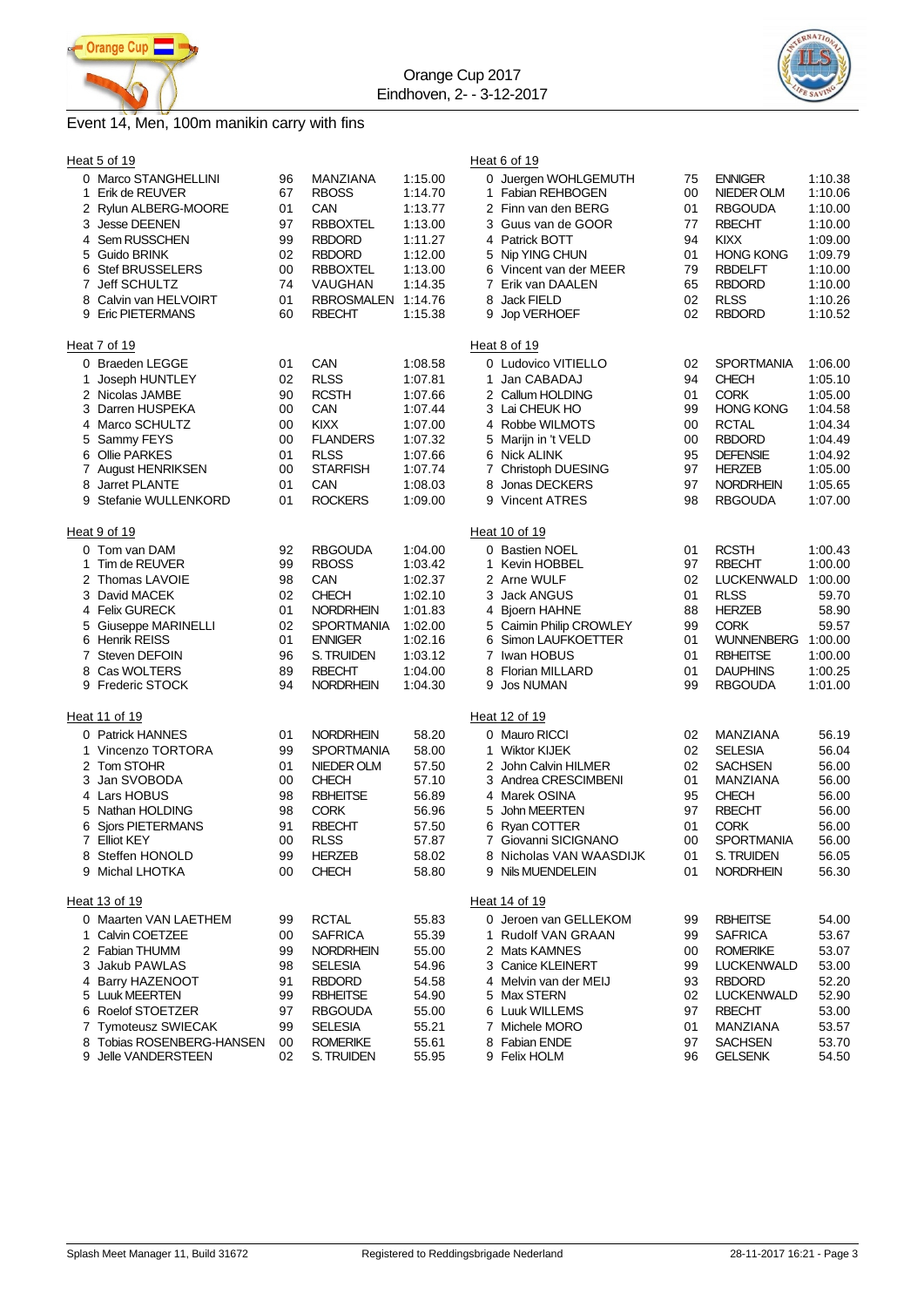



### Event 14, Men, 100m manikin carry with fins

|    | Heat 15 of 19                 |    |                   |         | Heat 16 of 19           |
|----|-------------------------------|----|-------------------|---------|-------------------------|
|    | 0 Pascal WALBRACH             | 99 | <b>LUCKENWALD</b> | 52.00   | 0 Carl-Anton DALL,      |
|    | 1 Lars-Erik WENGER            | 97 | <b>LUCKENWALD</b> | 52.00   | 1 Martin MAGNUSS        |
|    | 2 Michael BATZEL              | 98 | <b>GELSENK</b>    | 52.00   | 2 Tom MONTGOME          |
|    | 3 Daniele ORABONA             | 90 | <b>MANZIANA</b>   | 51.45   | 3 Michele SANTOR        |
|    | 4 Adam SIMPSON                | 93 | <b>NEW ZEALAN</b> | 50.60   | 4 Andrew TREMBA         |
|    | 5 Jack MEERTEN                | 97 | <b>RBECHT</b>     | 51.40   | 5 Jake SMITH            |
|    | 6 Martin SCHOFIELD            | 99 | <b>RLSS</b>       | 51.91   | 6 Ruben van ERK         |
|    | 7 Vincenzo CANNAVALE          | 00 | <b>SPORTMANIA</b> | 52.00   | 7 Tim SCHOFIELD         |
|    | 8 Jelmar HILLEBRINK           | 95 | <b>RBDORD</b>     | 52.00   | 8 Maximilian KUEHN      |
|    | 9 Marcel HATKO                | 94 | <b>GELSENK</b>    | 52.00   | 9 Luigi MARUOTTI        |
|    | Heat 17 of 19, Senioren       |    |                   |         | Heat 18 of 19, Junioren |
|    | 0 Mattia PONZIANI             | 96 | <b>ITALY</b>      | 47.84   | 0 Juan-Pierre VAN       |
| 1. | <b>Maximilian ULRICH</b>      | 97 | <b>LUCKENWALD</b> | 47.50   | Daniele BOMARSI<br>1.   |
|    | 2 Andrea NICIARELLI           | 92 | <b>ITALY</b>      | 47.27   | 2 Paul BORN             |
|    | 3 Sam BELL                    | 92 | AUS               | 46.44   | 3 Jose Manuel SAN       |
|    | 4 Andrea Vittorio PIRODDI     | 92 | <b>ITALY</b>      | 45.47   | 4 Cristian BARBATI      |
|    | 5 Tim BRANG                   | 97 | <b>GERMANY</b>    | 46.30   | 5 Raul Marek SZPU       |
|    | 6 Javier CATALA LLINARES      | 89 | <b>SPAIN</b>      | 47.20   | 6 Tristan SIGGEMAI      |
|    | 7 Matt DAVIS                  | 97 | <b>AUS</b>        | 47.43   | 7 Erik SIGGEMAN         |
|    | 8 Sergio CALDERON GONZALVEZ94 |    | <b>SPAIN</b>      | 47.71   | 8 Luigi UNGARO          |
|    | 9 Eduardo BLASCO ALVAREZ      | 94 | <b>SPAIN</b>      | 48.15   | 9 Vincenzo CHIERC       |
|    | Heat 19 of 19, Masters        |    |                   |         |                         |
|    | 0 Sven ROEMEN                 | 70 | <b>RBECHT</b>     | 1:07.00 |                         |
|    | 1 Stefan van de RIET          | 84 | <b>RBWEERT</b>    | 1:05.00 |                         |
|    | 2 Vincent GABRIELS            | 80 | <b>DEFENSIE</b>   | 1:05.00 |                         |
|    | 3 Gerrit van 't OEVER         | 87 | <b>DEFENSIE</b>   | 59.82   |                         |
|    | 4 Jakub PINOS                 | 87 | <b>CHECH</b>      | 58.00   |                         |
|    | 5 Daniel SCHUESSLER           | 84 | <b>NIEDER OLM</b> | 59.81   |                         |
|    | 6 Mario KNUEPPE               | 83 | <b>HERZEB</b>     | 1:03.15 |                         |
|    | 7 Pieter van LUIJTELAAR       | 83 | <b>RBBOXTEL</b>   | 1:05.00 |                         |
| 8  | Jan BRINK                     | 62 | <b>RBDORD</b>     | 1:06.00 |                         |
|    | 9 Henning BOELTZIG            | 65 | <b>CELLE</b>      | 1:08.96 |                         |
|    |                               |    |                   |         |                         |

| 0 Pascal WALBRACH             | 99     | LUCKENWALD        | 52.00 |    | 0 Carl-Anton DALLJO         | 98 | <b>GERMANY</b>    | 50.00 |
|-------------------------------|--------|-------------------|-------|----|-----------------------------|----|-------------------|-------|
| 1 Lars-Erik WENGER            | 97     | <b>LUCKENWALD</b> | 52.00 |    | <b>Martin MAGNUSSON</b>     | 95 | <b>SWEDEN</b>     | 49.92 |
| 2 Michael BATZEL              | 98     | <b>GELSENK</b>    | 52.00 |    | 2 Tom MONTGOMERY            | 98 | AUS               | 49.01 |
| 3 Daniele ORABONA             | 90     | <b>MANZIANA</b>   | 51.45 |    | 3 Michele SANTORO           | 91 | <b>DELFINIA</b>   | 48.67 |
| 4 Adam SIMPSON                | 93     | <b>NEW ZEALAN</b> | 50.60 |    | 4 Andrew TREMBATH           | 96 | <b>NEW ZEALAN</b> | 48.20 |
| 5 Jack MEERTEN                | 97     | <b>RBECHT</b>     | 51.40 | 5. | Jake SMITH                  | 97 | <b>AUS</b>        | 48.36 |
| 6 Martin SCHOFIELD            | 99     | <b>RLSS</b>       | 51.91 |    | 6 Ruben van ERK             | 96 | <b>RBDORD</b>     | 49.00 |
| 7 Vincenzo CANNAVALE          | $00\,$ | <b>SPORTMANIA</b> | 52.00 |    | Tim SCHOFIELD               | 91 | <b>AUS</b>        | 49.56 |
| 8 Jelmar HILLEBRINK           | 95     | <b>RBDORD</b>     | 52.00 | 8  | <b>Maximilian KUEHNE</b>    | 94 | <b>SACHSEN</b>    | 50.00 |
| 9 Marcel HATKO                | 94     | <b>GELSENK</b>    | 52.00 |    | 9 Luigi MARUOTTI            | 97 | MANZIANA          | 50.40 |
|                               |        |                   |       |    |                             |    |                   |       |
| at 17 of 19, Senioren         |        |                   |       |    | Heat 18 of 19, Junioren     |    |                   |       |
| 0 Mattia PONZIANI             | 96     | <b>ITALY</b>      | 47.84 |    | 0 Juan-Pierre VAN ZYL       | 00 | <b>SAFRICA</b>    | 50.99 |
| 1 Maximilian ULRICH           | 97     | <b>LUCKENWALD</b> | 47.50 |    | Daniele BOMARSI             | 99 | MANZIANA          | 50.67 |
| 2 Andrea NICIARELLI           | 92     | <b>ITALY</b>      | 47.27 |    | 2 Paul BORN                 | 99 | NIEDER OLM        | 50.01 |
| 3 Sam BELL                    | 92     | AUS               | 46.44 |    | 3 Jose Manuel SANTANO PEREZ | 00 | <b>SPAIN</b>      | 48.99 |
| 4 Andrea Vittorio PIRODDI     | 92     | <b>ITALY</b>      | 45.47 |    | 4 Cristian BARBATI          | 99 | <b>ITALY</b>      | 47.03 |
| 5 Tim BRANG                   | 97     | <b>GERMANY</b>    | 46.30 |    | 5 Raul Marek SZPUNAR ROSA   | 00 | <b>SPAIN</b>      | 48.90 |
|                               |        |                   |       |    |                             |    |                   |       |
| 6 Javier CATALA LLINARES      | 89     | <b>SPAIN</b>      | 47.20 | 6  | <b>Tristan SIGGEMANN</b>    | 01 | <b>VERL</b>       | 50.00 |
| 7 Matt DAVIS                  | 97     | <b>AUS</b>        | 47.43 |    | Erik SIGGEMAN               | 99 | <b>GERMANY</b>    | 50.13 |
| 8 Sergio CALDERON GONZALVEZ94 |        | <b>SPAIN</b>      | 47.71 |    | 8 Luigi UNGARO              | 00 | <b>DELFINIA</b>   | 50.89 |

| Event 15 | Women, 4 x 50m medley relay | Oper |
|----------|-----------------------------|------|
|          |                             |      |

# 3-12-2017 Startlist

| <b>RBGOUDA</b><br>2:15.00<br>2:10.40<br>2:10.00<br>2:05.00<br><b>CHECH</b><br>2:03.10<br><b>RBDORD</b><br>2:04.00<br><b>RBOSS</b><br>2:08.06<br><b>RBGOUDA</b><br>2:10.00<br>2:15.00<br>2:20.00<br><b>GELSENK</b> |
|-------------------------------------------------------------------------------------------------------------------------------------------------------------------------------------------------------------------|
|                                                                                                                                                                                                                   |
| <b>CHECH</b><br>1:53.90<br><b>RBDORD</b><br>1:52.00<br><b>GERMANY</b><br>1:49.00<br>1:43.96<br>1:40.38<br>1:43.00<br>1:48.96<br><b>ASCHEBERG</b><br>1:51.00<br>1:52.57<br><b>DEFENSIE</b><br>1:54.74              |
|                                                                                                                                                                                                                   |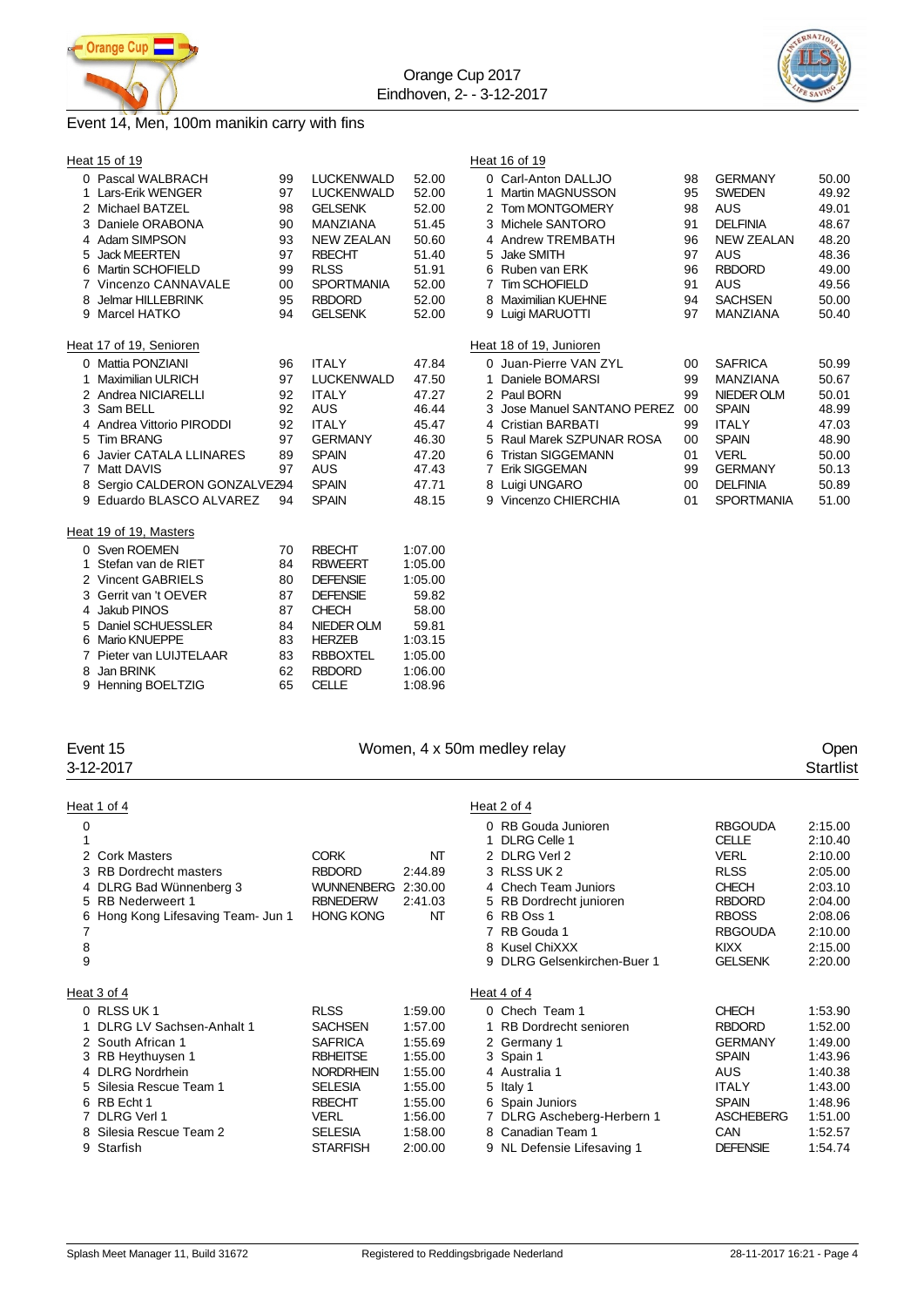

### Orange Cup 2017 Eindhoven, 2- - 3-12-2017



### Event 16 Communication of Men, 4 x 50m medley relay Communication of the Copen Copen

# 3-12-2017 Startlist

| Heat 1 of 4<br>0<br>RB Weert 1<br>1<br>2 Cork Juniors<br>3 RB Dordrecht masters<br>4 Gym Sportmania Juniors 2<br>5 Kusel DiXXX<br>6 RB Amersfoort 1<br>Hong Kong Lifesaving Team- Jun 1<br>7                                                    |    | <b>RBWEERT</b><br><b>CORK</b><br><b>RBDORD</b><br><b>SPORTMANIA</b><br><b>KIXX</b><br><b>RBAMERSF</b><br><b>HONG KONG</b>                                                | NT<br>NΤ<br>2:07.85<br>2:00.00<br>2:05.00<br>2:10.00<br>NT                                                 | Heat 2 of 4<br>0 DLRG Bad Wünnenberg 1<br>1 DLRG Herzebrock 1<br>2 RLSS UK 2<br>3 Canadian Team 1<br>4 DLRG Nordrhein<br>5 Chech Team 1<br>6 RB Gouda 1<br>7 Echt Junioren                               |          | WUNNENBERG 1:58.00<br><b>HERZEB</b><br><b>RLSS</b><br>CAN<br><b>NORDRHEIN</b><br><b>CHECH</b><br><b>RBGOUDA</b><br><b>RBECHT</b>                               | 1:50.75<br>1:49.25<br>1:45.00<br>1.44.00<br>1:44.50<br>1:45.00<br>1:50.00                                  |
|-------------------------------------------------------------------------------------------------------------------------------------------------------------------------------------------------------------------------------------------------|----|--------------------------------------------------------------------------------------------------------------------------------------------------------------------------|------------------------------------------------------------------------------------------------------------|----------------------------------------------------------------------------------------------------------------------------------------------------------------------------------------------------------|----------|----------------------------------------------------------------------------------------------------------------------------------------------------------------|------------------------------------------------------------------------------------------------------------|
| 8<br>9                                                                                                                                                                                                                                          |    |                                                                                                                                                                          |                                                                                                            | 8 RB Dordrecht junioren<br>9 DLRG Celle 1                                                                                                                                                                |          | <b>RBDORD</b><br><b>CELLE</b>                                                                                                                                  | 1:52.00<br>1:59.32                                                                                         |
| Heat 3 of 4                                                                                                                                                                                                                                     |    |                                                                                                                                                                          |                                                                                                            | Heat 4 of 4                                                                                                                                                                                              |          |                                                                                                                                                                |                                                                                                            |
| 0 RLSS UK 1<br>1 Silesia Rescue Team 1<br>2 NL Defensie Lifesaving 1<br>3 DLRG Nieder-Olm/Wörrstadt 1<br>4 RB Heythuysen junioren<br>5 DLRG Luckenwalde 1<br>6 Chech Team Juniors<br>7 RB Echt 1<br>8 DLRG Verl 1<br>9 DLRG LV Sachsen-Anhalt 1 |    | <b>RLSS</b><br><b>SELESIA</b><br><b>DEFENSIE</b><br>NIEDER OLM<br><b>RBHEITSE</b><br><b>LUCKENWALD</b><br><b>CHECH</b><br><b>RBECHT</b><br><b>VERL</b><br><b>SACHSEN</b> | 1:42.25<br>1:42.00<br>1:41.74<br>1:41.50<br>1:40.00<br>1:40.00<br>1:41.50<br>1:42.00<br>1:42.00<br>1:44.00 | 0 Manziana Acquatica 1<br>1 South African 1<br>2 Italy 1<br>3 Gym Sportmania Juniors 1<br>4 Australia 1<br>5 Spain 1<br>6 Gym Sportmania 1<br>7 RBe Dordrecht senioren<br>8 Spain Juniors<br>9 Germany 1 |          | MANZIANA<br><b>SAFRICA</b><br><b>ITALY</b><br><b>SPORTMANIA</b><br>AUS<br><b>SPAIN</b><br><b>SPORTMANIA</b><br><b>RBDORD</b><br><b>SPAIN</b><br><b>GERMANY</b> | 1:37.00<br>1:35.96<br>1:34.00<br>1:33.00<br>1:28.05<br>1:30.84<br>1:34.00<br>1:35.00<br>1:36.84<br>1:38.00 |
| Event 17<br>3-12-2017                                                                                                                                                                                                                           |    |                                                                                                                                                                          |                                                                                                            | Women, 100m rescue medley                                                                                                                                                                                |          |                                                                                                                                                                | 2002 and older<br><b>Startlist</b>                                                                         |
|                                                                                                                                                                                                                                                 | YB |                                                                                                                                                                          |                                                                                                            |                                                                                                                                                                                                          | YB       |                                                                                                                                                                |                                                                                                            |
| Heat 1 of 11                                                                                                                                                                                                                                    |    |                                                                                                                                                                          |                                                                                                            | Heat 2 of 11                                                                                                                                                                                             |          |                                                                                                                                                                |                                                                                                            |
| 1                                                                                                                                                                                                                                               |    |                                                                                                                                                                          |                                                                                                            | 1 Bo van DUIJNHOVEN                                                                                                                                                                                      | 96       | <b>RBOSS</b>                                                                                                                                                   | 1:42.16                                                                                                    |
| 2 Isabelle JANSSEN                                                                                                                                                                                                                              | 00 | <b>RBDORD</b>                                                                                                                                                            | 1:51.66                                                                                                    | 2 Rafke HOBUS                                                                                                                                                                                            | 00       | <b>RBHEITSE</b>                                                                                                                                                | 1:42.00                                                                                                    |
| 3 Au YAN TUNG                                                                                                                                                                                                                                   | 99 | <b>HONG KONG</b>                                                                                                                                                         | 1:45.50                                                                                                    | 3 Ida Emilie FOSS                                                                                                                                                                                        | 02       | <b>ROMERIKE</b>                                                                                                                                                | 1:41.78                                                                                                    |
| 4 Lena BRAUN                                                                                                                                                                                                                                    | 01 | <b>KIXX</b>                                                                                                                                                              | 1:44.00                                                                                                    | 4 Aylin SCHOENSTEDT                                                                                                                                                                                      | 97       | <b>CELLE</b>                                                                                                                                                   | 1:40.84                                                                                                    |
| 5 Au CHING TUNG                                                                                                                                                                                                                                 | 99 | <b>HONG KONG</b>                                                                                                                                                         | 1:45.20                                                                                                    | 5 Celina MCGRORY                                                                                                                                                                                         | 99       | <b>STARFISH</b>                                                                                                                                                | 1:40.84                                                                                                    |
| 6 Cheung TO KA DORCAS<br>7 Maike JETTEN                                                                                                                                                                                                         | 00 | <b>HONG KONG</b>                                                                                                                                                         | 1:49.27                                                                                                    | 6 Ineke RAS                                                                                                                                                                                              | 01       | <b>RBDELFT</b>                                                                                                                                                 | 1:41.98                                                                                                    |
| 8                                                                                                                                                                                                                                               | 02 | <b>RBECHT</b>                                                                                                                                                            | 1:55.00                                                                                                    | 7 Lea BRENNEISER<br>8 Julie Elisabeth MOE                                                                                                                                                                | 99<br>01 | <b>KIXX</b><br><b>ROMERIKE</b>                                                                                                                                 | 1:42.00<br>1.43.42                                                                                         |
| Heat 3 of 11                                                                                                                                                                                                                                    |    |                                                                                                                                                                          |                                                                                                            | Heat 4 of 11                                                                                                                                                                                             |          |                                                                                                                                                                |                                                                                                            |
| 1 Elouise DICKERSON                                                                                                                                                                                                                             | 02 | <b>RLSS</b>                                                                                                                                                              | 1:40.64                                                                                                    | 1 Virginia KARDELL                                                                                                                                                                                       | 99       | <b>GELSENK</b>                                                                                                                                                 | 1:38.00                                                                                                    |
| 2 Inge JACOBS                                                                                                                                                                                                                                   | 00 | <b>RBHEITSE</b>                                                                                                                                                          | 1:40.00                                                                                                    | 2 Lucie KAPROVA                                                                                                                                                                                          |          | 99 CHECH                                                                                                                                                       | 1:37.50                                                                                                    |
| 3 Charlotte van de LAAR                                                                                                                                                                                                                         | 92 | <b>RBECHT</b>                                                                                                                                                            | 1:40.00                                                                                                    | 3 Sharon WOLFS                                                                                                                                                                                           | 00       | <b>RBECHT</b>                                                                                                                                                  | 1:36.12                                                                                                    |
| 4 Julia BOTT                                                                                                                                                                                                                                    | 99 | <b>KIXX</b>                                                                                                                                                              | 1:39.00                                                                                                    | 4 Dominika NOCON                                                                                                                                                                                         | 02       | <b>SELESIA</b>                                                                                                                                                 | 1:34.00                                                                                                    |
| 5 Renate van HAAREN                                                                                                                                                                                                                             | 92 | <b>RBOSS</b>                                                                                                                                                             | 1:39.50                                                                                                    | 5 Klara BARTEN                                                                                                                                                                                           | 02       | NIEDER OLM                                                                                                                                                     | 1:35.00                                                                                                    |
| 6 Aude LEMAIRE-HAMEL                                                                                                                                                                                                                            | 92 | CAN                                                                                                                                                                      | 1:40.00                                                                                                    | 6 Marsha van den HEUVEL                                                                                                                                                                                  | 98       | <b>RBGOUDA</b>                                                                                                                                                 | 1:37.00                                                                                                    |
| 7 Rhianna MCCOURT                                                                                                                                                                                                                               | 01 | <b>RLSS</b>                                                                                                                                                              | 1:40.07                                                                                                    | 7 Vanessa SCHULTZ                                                                                                                                                                                        | 96       | <b>KIXX</b>                                                                                                                                                    | 1:38.00                                                                                                    |
| 8 Michelle van HILLO                                                                                                                                                                                                                            | 00 | RBWADDINXV 1:40.64                                                                                                                                                       |                                                                                                            | 8 Anne KEURENTJES                                                                                                                                                                                        | 95       | <b>RBBOXTEL</b>                                                                                                                                                | 1:39.00                                                                                                    |
| Heat 5 of 11                                                                                                                                                                                                                                    |    |                                                                                                                                                                          |                                                                                                            | Heat 6 of 11                                                                                                                                                                                             |          |                                                                                                                                                                |                                                                                                            |
| 1 Lara BRAUN                                                                                                                                                                                                                                    | 97 | <b>KIXX</b>                                                                                                                                                              | 1:33.50                                                                                                    | 1 Miriam HORSTHEMKE                                                                                                                                                                                      | 00       | <b>VERL</b>                                                                                                                                                    | 1:30.00                                                                                                    |
| 2 Kim BRUIJNIKS                                                                                                                                                                                                                                 | 99 | <b>RBGOUDA</b>                                                                                                                                                           | 1:32.24                                                                                                    | 2 Chloe PORTON                                                                                                                                                                                           | 00       | <b>LERC</b>                                                                                                                                                    | 1:29.22                                                                                                    |
| 3 Groot KATHY                                                                                                                                                                                                                                   | 97 | <b>DEFENSIE</b>                                                                                                                                                          | 1:31.44                                                                                                    | 3 Kristine Fellingfors KNUTSEN                                                                                                                                                                           |          | 00 ARENDAL                                                                                                                                                     | 1:28.80                                                                                                    |

4 Julia KACZMARCZYK

Anna MARESOVA 90 CHECH 1:30.80 5 Dallas WALKER 90 CAN 1:27.72

Ane Lillebo SLETTEN 97 STARFISH 1:33.13 7 Lauren GORDON 01 RLSS 1:29.38

37 DEFENSIE 1:31.44 3 Kristine Fellingfors KNUTSEN 00 ARENDAL 1:28.80<br>00 SELESIA 1:30.12 4 Celine BRINK 00 RBDORD 1:27.50

95 REIDEN 1:32.00 6 Sulinke VAN DEN BERG 02 SAFRICA 1:29.18<br>97 STARFISH 1:33.13 7 Lauren GORDON 01 RLSS 1:29.38

8 Joy KARTAL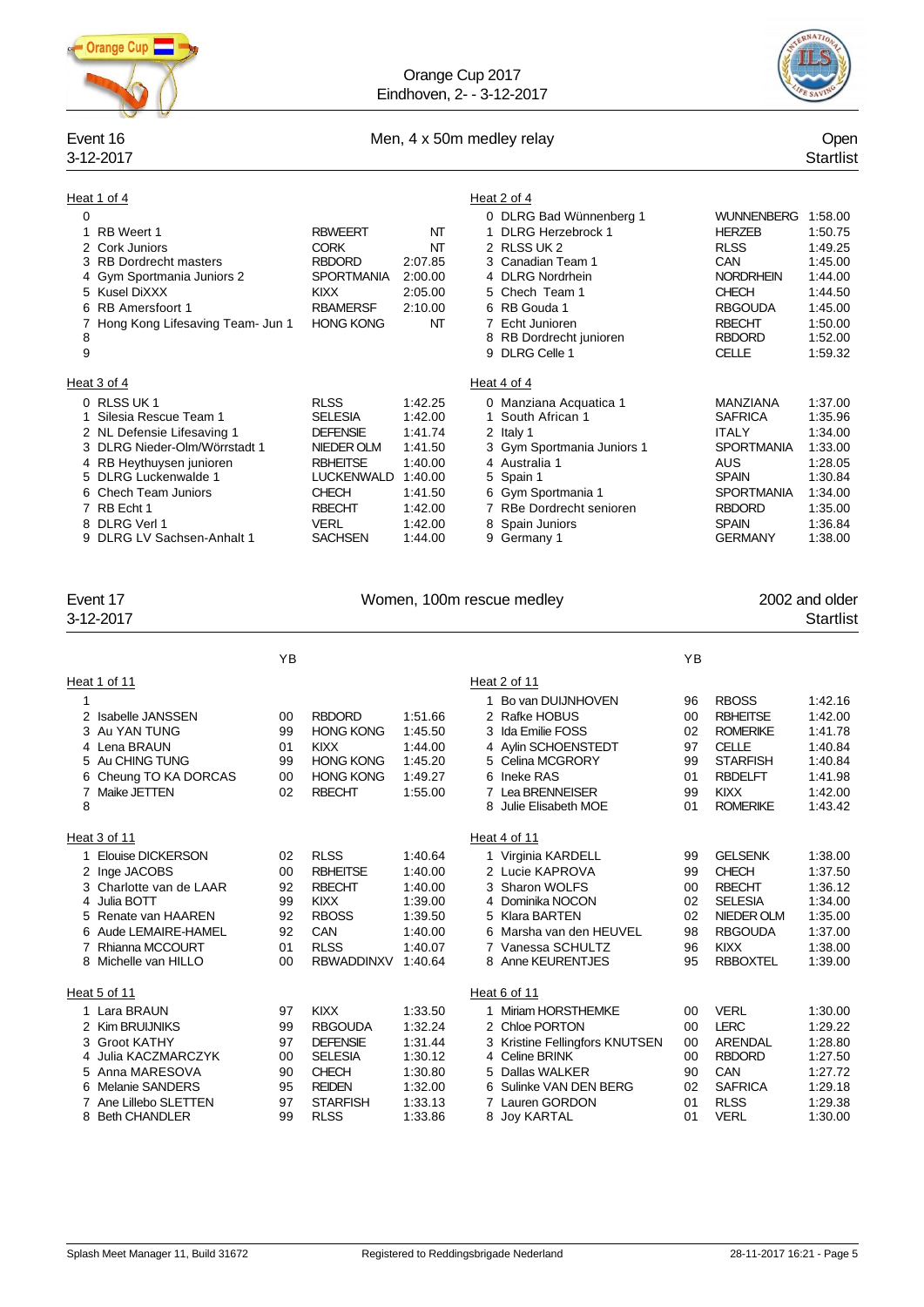



# Event 17, Women, 100m rescue medley

| Heat 7 of 11                                                                                                                                                    |                                              |                                                                                                                                            |                                                                                      | Heat 8 of 11                                                                                                                                                     |                                              |                                                                                                                                      |                                                                                      |
|-----------------------------------------------------------------------------------------------------------------------------------------------------------------|----------------------------------------------|--------------------------------------------------------------------------------------------------------------------------------------------|--------------------------------------------------------------------------------------|------------------------------------------------------------------------------------------------------------------------------------------------------------------|----------------------------------------------|--------------------------------------------------------------------------------------------------------------------------------------|--------------------------------------------------------------------------------------|
| 1 Hanna VAN OS<br>2 Amy WESTON<br>3 Sanader JOY<br>4 Charlotte van der HOEK<br>5 Fiona MEUFFELS<br>6 Celina SEIDEL<br><b>Bianca OPPERMAN</b><br>8 Marlou JACOBS | 02<br>01<br>01<br>99<br>95<br>99<br>02<br>95 | <b>SACHSEN</b><br><b>RLSS</b><br><b>GERMANY</b><br><b>RBDORD</b><br><b>RBNEDERW</b><br><b>GERMANY</b><br><b>SAFRICA</b><br><b>RBHEITSE</b> | 1:27.50<br>1:26.56<br>1:26.11<br>1:25.33<br>1:25.96<br>1:26.14<br>1:26.60<br>1:27.50 | 1 Anne SOROWKA<br>2 Dominika GERZOVA<br>3 Michaela KYSELOVA<br>4 Tamara CASPERS<br>5 Lena van OS<br>6 Elise PENNINGS<br>7 Josefin NILSSON<br>8 Lucrezia VITIELLO | 99<br>99<br>99<br>90<br>00<br>95<br>93<br>02 | NIEDER OLM<br><b>CHECH</b><br><b>CHECH</b><br><b>RBDORD</b><br><b>GERMANY</b><br><b>RBDORD</b><br><b>SWEDEN</b><br><b>SPORTMANIA</b> | 1:23.97<br>1:20.10<br>1:20.00<br>1:17.56<br>1:19.70<br>1:20.00<br>1:23.29<br>1:25.00 |
| Heat 9 of 11, Senioren                                                                                                                                          |                                              |                                                                                                                                            |                                                                                      | Heat 10 of 11, Junioren                                                                                                                                          |                                              |                                                                                                                                      |                                                                                      |
| 1 Greta PEZZIARDI                                                                                                                                               | 98                                           | <b>ITALY</b>                                                                                                                               | 1:15.67                                                                              | 1 Anne DICKENS                                                                                                                                                   | 01                                           | <b>RBDORD</b>                                                                                                                        | 1:19.00                                                                              |
| 2 Mariah JONES                                                                                                                                                  | 93                                           | <b>AUS</b>                                                                                                                                 | 1:13.73                                                                              | 2 Alessia LOCCHI                                                                                                                                                 | $00 \,$                                      | <b>ITALY</b>                                                                                                                         | 1:17.35                                                                              |
| 3 Prue DAVIES                                                                                                                                                   | 97                                           | <b>AUS</b>                                                                                                                                 | 1:12.65                                                                              | 3 Nuria PAYOLA ANGLADA                                                                                                                                           | 99                                           | <b>SPAIN</b>                                                                                                                         | 1:15.45                                                                              |
| 4 Chelsea GILLETT                                                                                                                                               | 97                                           | <b>AUS</b>                                                                                                                                 | 1:10.78                                                                              | 4 Lucrezia FABRETTI                                                                                                                                              | 01                                           | <b>ITALY</b>                                                                                                                         | 1:14.41                                                                              |
| 5 Natalie BILLSON                                                                                                                                               | 97                                           | <b>SAFRICA</b>                                                                                                                             | 1:12.54                                                                              | 5 Andrea ALLAIS                                                                                                                                                  | 99                                           | <b>ITALY</b>                                                                                                                         | 1:14.70                                                                              |
| 6 Rachel WOOD                                                                                                                                                   | 98                                           | <b>AUS</b>                                                                                                                                 | 1:13.51                                                                              | 6 Myrthe BAKKER                                                                                                                                                  | 00                                           | <b>RBDORD</b>                                                                                                                        | 1:16.50                                                                              |
| 7 Chantal SENDEN                                                                                                                                                | 93                                           | <b>RBDORD</b>                                                                                                                              | 1:15.00                                                                              | 7 Miriam MARTINEZ MANZANO                                                                                                                                        | 02                                           | <b>SPAIN</b>                                                                                                                         | 1:18.89                                                                              |
| 8 Annamaria PADOVANO                                                                                                                                            | 94                                           | <b>ITALY</b>                                                                                                                               | 1:17.56                                                                              | 8 Robin HEEMELS                                                                                                                                                  | 99                                           | <b>RBDORD</b>                                                                                                                        | 1:19.56                                                                              |
| Heat 11 of 11, Masters                                                                                                                                          |                                              |                                                                                                                                            |                                                                                      |                                                                                                                                                                  |                                              |                                                                                                                                      |                                                                                      |
|                                                                                                                                                                 |                                              |                                                                                                                                            |                                                                                      |                                                                                                                                                                  |                                              |                                                                                                                                      |                                                                                      |
| $\overline{2}$                                                                                                                                                  |                                              |                                                                                                                                            |                                                                                      |                                                                                                                                                                  |                                              |                                                                                                                                      |                                                                                      |
|                                                                                                                                                                 |                                              |                                                                                                                                            |                                                                                      |                                                                                                                                                                  |                                              |                                                                                                                                      |                                                                                      |

|     | 3 Astrid van der KOOIJ        | 64  | <b>RBDORD</b> | 2:17.01 |
|-----|-------------------------------|-----|---------------|---------|
|     | 4 Nele VANBUEL - GOFFIN       | 85. | HOSSEGOR      | 1:23.70 |
|     | 5 Saskia HOPMAN-VAN SCHAIK 81 |     | RBAMFRSF      | 1:45.00 |
| - 6 |                               |     |               |         |
| - 7 |                               |     |               |         |

| Event 18<br>3-12-2017                                                                                                                                                        |                                              |                                                                                                                                        |                                                                                      | Men, 100m rescue medley                                                                                                                                           |                                              |                                                                                                                                          | 2002 and older<br><b>Startlist</b>                                                   |
|------------------------------------------------------------------------------------------------------------------------------------------------------------------------------|----------------------------------------------|----------------------------------------------------------------------------------------------------------------------------------------|--------------------------------------------------------------------------------------|-------------------------------------------------------------------------------------------------------------------------------------------------------------------|----------------------------------------------|------------------------------------------------------------------------------------------------------------------------------------------|--------------------------------------------------------------------------------------|
|                                                                                                                                                                              | YB                                           |                                                                                                                                        |                                                                                      |                                                                                                                                                                   | YB                                           |                                                                                                                                          |                                                                                      |
| Heat 1 of 18                                                                                                                                                                 |                                              |                                                                                                                                        |                                                                                      | Heat 2 of 18                                                                                                                                                      |                                              |                                                                                                                                          |                                                                                      |
| 1<br>$\overline{2}$<br>Dennis BEZEMER<br>3<br>Kevin GROENENDIJK<br>4<br>Marijn SMETS<br>5<br>6<br>$\overline{7}$<br>8                                                        | 68<br>98<br>02                               | <b>RBDORD</b><br><b>RBHARDINXV</b><br><b>RBDELFT</b>                                                                                   | NT<br>NT<br>NT                                                                       | 1 Arien de BRUIN<br>2 Roy GROENENDIJK<br>3 Ryan SHINN<br>4 Tom RUSSCHEN<br>5 Callum HOLDING<br>6 Frederic STOCK<br>Ryan COTTER<br>8                               | 79<br>96<br>80<br>02<br>01<br>94<br>01       | <b>RBDORD</b><br><b>RBHARDINXV</b><br><b>RBAMERSF</b><br><b>RBDORD</b><br><b>CORK</b><br><b>NORDRHEIN</b><br><b>CORK</b>                 | NΤ<br>NT<br>1:55.45<br>1:48.77<br>1:50.98<br>10:39.99<br>NT                          |
| Heat 3 of 18                                                                                                                                                                 |                                              |                                                                                                                                        |                                                                                      | Heat 4 of 18                                                                                                                                                      |                                              |                                                                                                                                          |                                                                                      |
| 1 Eric PIETERMANS<br>Thijs den BREEJEN<br>2<br>3 Bas van den AKKER<br>Jesse DEENEN<br><b>Timm KREUTZ</b><br>5.<br>Erik HOPMAN<br>6<br>Tom van den AKKER<br>8 Rob VERSTRAETEN | 60<br>02<br>02<br>97<br>96<br>82<br>02<br>02 | <b>RBECHT</b><br><b>RBDORD</b><br><b>RBECHT</b><br><b>RBBOXTEL</b><br><b>KIXX</b><br><b>RBAMERSF</b><br><b>RBECHT</b><br><b>RBECHT</b> | 1:45.00<br>1:41.42<br>1:39.89<br>1:36.00<br>1:38.00<br>1:40.00<br>1:44.45<br>1:45.00 | 1 Jan LEIJTEN<br>2 Rowan WIERMANS<br>3 Fabian REHBOGEN<br>4 Rylun ALBERG-MOORE<br>5 Florian MILLARD<br>6 Nathan HOLDING<br>7 Erik van DAALEN<br>8 Stef BRUSSELERS | 54<br>98<br>00<br>01<br>01<br>98<br>65<br>00 | <b>RBWEERT</b><br><b>RBNEDERW</b><br>NIEDER OLM<br>CAN<br><b>DAUPHINS</b><br><b>CORK</b><br><b>RBDORD</b><br><b>RBBOXTEL</b>             | 1:35.00<br>1:34.04<br>1:33.40<br>1:30.66<br>1:32.36<br>1:33.58<br>1:35.00<br>1:36.00 |
| Heat 5 of 18                                                                                                                                                                 |                                              |                                                                                                                                        |                                                                                      | Heat 6 of 18                                                                                                                                                      |                                              |                                                                                                                                          |                                                                                      |
| 1 Wim van GRIEKEN<br>2 Domenico Savio GAROFALO<br>Jarret PLANTE<br>3<br>4 Andrea CRESCIMBENI<br>Bas de REUVER<br>Christoph DUESING<br>6<br>Marco SCHULTZ<br>Yau CHUN HIN     | 69<br>00<br>01<br>01<br>01<br>97<br>00<br>00 | <b>RBGOUDA</b><br><b>SPORTMANIA</b><br>CAN<br>MANZIANA<br><b>RBOSS</b><br><b>HERZEB</b><br><b>KIXX</b><br><b>HONG KONG</b>             | 1:30.00<br>1:30.00<br>1:28.79<br>1:28.00<br>1:28.43<br>1:29.06<br>1:30.00<br>1:30.50 | 1 Guido BRINK<br>2 Sami MOKHTARI<br>3 Vincent van der MEER<br>4 Tom van DAM<br>5 Sammy FEYS<br>6 Tom STOHR<br>7 Nip YING CHUN<br>8 Kong MAN POK                   | 02<br>00<br>79<br>92<br>00<br>01<br>01<br>00 | <b>RBDORD</b><br>NIEDER OLM<br><b>RBDELFT</b><br><b>RBGOUDA</b><br><b>FLANDERS</b><br>NIEDER OLM<br><b>HONG KONG</b><br><b>HONG KONG</b> | 1:27.19<br>1:26.48<br>1:26.00<br>1:25.00<br>1:25.45<br>1.26.31<br>1:26.65<br>1.27.50 |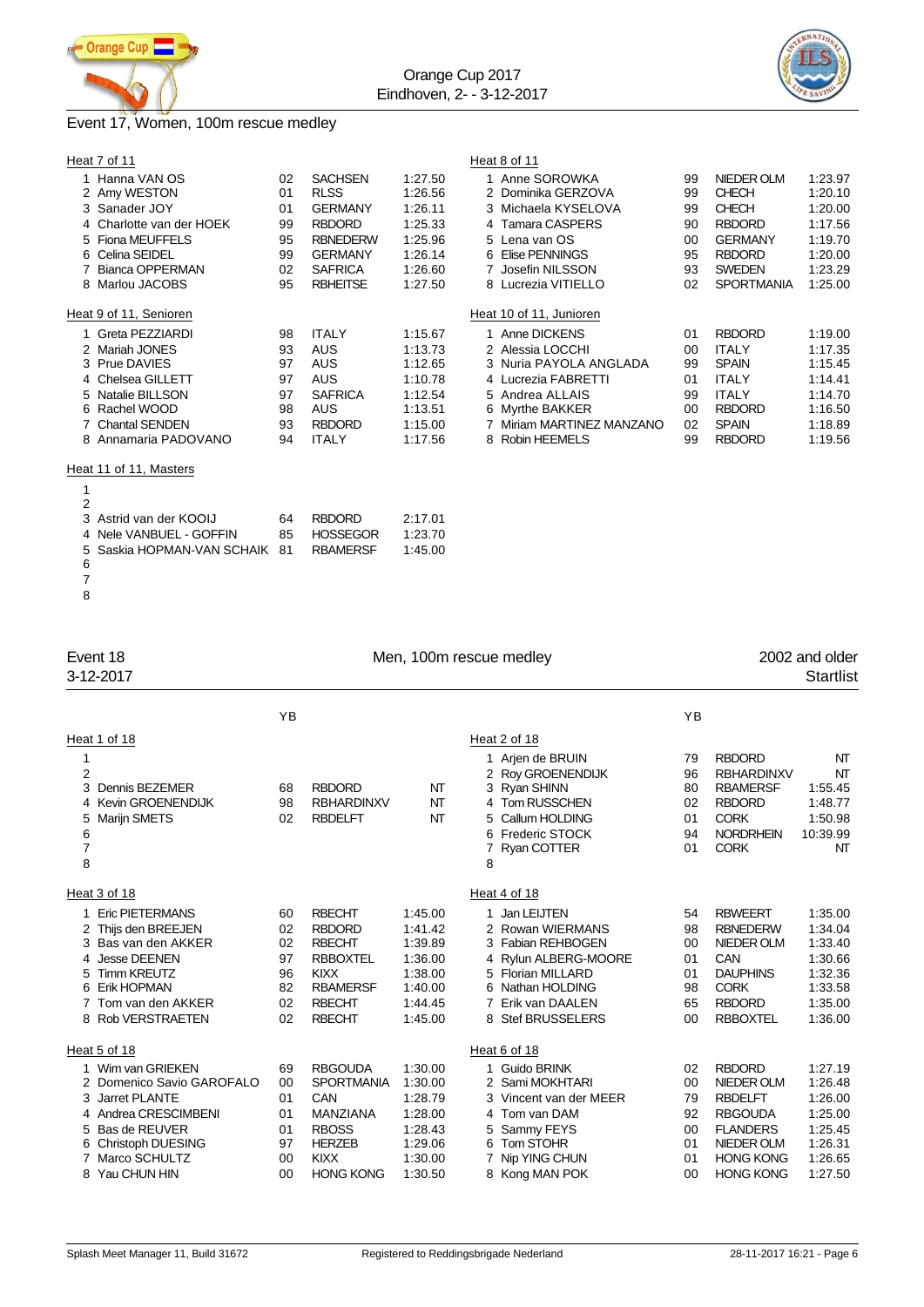

## Event 18, Men, 100m rescue medley

| Heat 7 of 18                                                                                                                                                                                         |                                              |                                                                                                                                                        |                                                                                      | Heat 8 of 18                                                                                                                                                                                                                                                                                                                                                                    |                                                                                      |
|------------------------------------------------------------------------------------------------------------------------------------------------------------------------------------------------------|----------------------------------------------|--------------------------------------------------------------------------------------------------------------------------------------------------------|--------------------------------------------------------------------------------------|---------------------------------------------------------------------------------------------------------------------------------------------------------------------------------------------------------------------------------------------------------------------------------------------------------------------------------------------------------------------------------|--------------------------------------------------------------------------------------|
| 1 Paul BORN<br>Robbe WILMOTS<br>2<br>3 Vit KOUBA<br>4 Rico HOPP<br>Jan CABADAJ<br>5<br>6 Joseph HUNTLEY<br>7 Ondrej ZALUDEK<br>8 Giuseppe MARINELLI                                                  | 99<br>00<br>99<br>92<br>94<br>02<br>02<br>02 | NIEDER OLM<br><b>RCTAL</b><br><b>CHECH</b><br><b>CELLE</b><br><b>CHECH</b><br><b>RLSS</b><br><b>CHECH</b><br><b>SPORTMANIA</b>                         | 1:25.00<br>1:24.30<br>1:22.90<br>1:22.09<br>1:22.10<br>1:23.82<br>1:24.50<br>1:25.00 | 1 Cas WOLTERS<br><b>RBECHT</b><br>89<br>2 Thomas LAVOIE<br>98<br>CAN<br>3 Jack FIELD<br><b>RLSS</b><br>02<br><b>HERZEB</b><br>4 Bjoern HAHNE<br>88<br><b>HERZEB</b><br>5 Steffen HONOLD<br>99<br>6 Nick ALINK<br><b>DEFENSIE</b><br>95<br><b>RBHEITSE</b><br>7 Rick BONGERS<br>00<br>99<br><b>RBGOUDA</b><br>8 Jos NUMAN                                                        | 1:22.00<br>1:21.80<br>1:20.45<br>1:20.23<br>1:20.25<br>1:20.92<br>1:21.99<br>1:22.00 |
| Heat 9 of 18                                                                                                                                                                                         |                                              |                                                                                                                                                        |                                                                                      | Heat 10 of 18                                                                                                                                                                                                                                                                                                                                                                   |                                                                                      |
| 1 Jack ANGUS<br>2 Paolo GRIMALDI<br>3 Niklas STACHELBECK<br>Julius DRESSELHOUS<br>4<br>5 Lukas VOM EYSER<br>6 Lars SCHNATMANN<br>7 Vincent ATRES<br>8 Wiktor KIJEK                                   | 01<br>02<br>00<br>99<br>00<br>00<br>98<br>02 | <b>RLSS</b><br><b>SPORTMANIA</b><br><b>VERL</b><br><b>ROCKERS</b><br><b>NORDRHEIN</b><br><b>VERL</b><br><b>RBGOUDA</b><br><b>SELESIA</b>               | 1:20.09<br>1:20.00<br>1:19.00<br>1:19.00<br>1:19.00<br>1:19.00<br>1:20.00<br>1:20.11 | <b>CELLE</b><br>1 Jan-Henrik NIMZ<br>95<br><b>RCSTH</b><br>2 Bastien NOEL<br>01<br><b>VERL</b><br>3 Hendrik MUEHLENKORD<br>00<br>4 Finn PURDY<br><b>RLSS</b><br>99<br>5 Sjors PIETERMANS<br><b>RBECHT</b><br>91<br>6 Marijn in 't VELD<br><b>RBDORD</b><br>00<br>7 John Calvin HILMER<br>02<br><b>SACHSEN</b><br>8 Linus HEETHEY<br><b>VERL</b><br>01                           | 1:18.99<br>1:17.99<br>1:17.00<br>1:16.20<br>1:17.00<br>1:17.43<br>1:18.00<br>1:19.00 |
| Heat 11 of 18                                                                                                                                                                                        |                                              |                                                                                                                                                        |                                                                                      | Heat 12 of 18                                                                                                                                                                                                                                                                                                                                                                   |                                                                                      |
| 1 Michal LHOTKA<br>2 Luuk MEERTEN<br>3 Mauro RICCI<br>4 Nils MUENDELEIN<br>5 Felix GURECK<br>6 Alois KOUBA<br>7 Jakub PAWLAS<br>Sam MURRAY<br>8                                                      | 00<br>99<br>02<br>01<br>01<br>99<br>98<br>00 | <b>CHECH</b><br><b>RBHEITSE</b><br>MANZIANA<br><b>NORDRHEIN</b><br><b>NORDRHEIN</b><br><b>CHECH</b><br><b>SELESIA</b><br><b>RLSS</b>                   | 1:16.10<br>1:16.04<br>1:15.71<br>1:15.00<br>1:15.06<br>1:15.90<br>1:16.06<br>1:16.18 | <b>RLSS</b><br>1 Joe WOLLARD<br>00<br><b>NORDRHEIN</b><br>2 Fabian THUMM<br>99<br>3 Lars HOBUS<br><b>RBHEITSE</b><br>98<br>MANZIANA<br>4 Daniele ORABONA<br>90<br>5 Rik Op het VELD<br><b>RBECHT</b><br>88<br>S. TRUIDEN<br>6 Jelle VANDERSTEEN<br>02<br>7 Arne WULF<br>02<br><b>LUCKENWALD</b><br>Jeroen van GELLEKOM<br><b>RBHEITSE</b><br>8<br>99                            | 1:14.36<br>1:14.00<br>1:13.50<br>1:13.00<br>1:13.00<br>1:13.81<br>1:14.00<br>1:14.50 |
| Heat 13 of 18                                                                                                                                                                                        |                                              |                                                                                                                                                        |                                                                                      | Heat 14 of 18                                                                                                                                                                                                                                                                                                                                                                   |                                                                                      |
| 1 Erik SIGGEMAN<br>2 Pasquale D'AURIA<br>3 Alessio SICIGNSNO<br>4 Arne MOELLER<br>5 Vincenzo CANNAVALE<br>6 Lars-Erik WENGER<br><b>Martin SCHOFIELD</b><br>7<br>8 Mats KAMNES                        | 99<br>99<br>00<br>00<br>00<br>97<br>99<br>00 | <b>GERMANY</b><br><b>SPORTMANIA</b><br><b>SPORTMANIA</b><br><b>GERMANY</b><br><b>SPORTMANIA</b><br><b>LUCKENWALD</b><br><b>RLSS</b><br><b>ROMERIKE</b> | 1:12.60<br>1:12.00<br>1:12.00<br>1:11.99<br>1:12.00<br>1:12.00<br>1:12.19<br>1:12.65 | 1 Calvin COETZEE<br><b>SAFRICA</b><br>00<br><b>SPORTMANIA</b><br>2 Luigi CIRILLO<br>99<br>3 Tymoteusz SWIECAK<br><b>SELESIA</b><br>99<br>4 David PERIANEZ CRASSCO<br><b>SPAIN</b><br>00<br>5 Nick van der KROGT<br><b>RBDORD</b><br>95<br>6 Luuk WILLEMS<br>97<br><b>RBECHT</b><br>7 Niels van DALEN<br><b>RBHEITSE</b><br>89<br><b>SPAIN</b><br>8 Jose Manuel SANTANO PEREZ 00 | 1:10.09<br>1:10.00<br>1:09.58<br>1:09.08<br>1:09.21<br>1:10.00<br>1:10.00<br>1:10.46 |
| Heat 15 of 18                                                                                                                                                                                        |                                              |                                                                                                                                                        |                                                                                      | Heat 16 of 18, Senioren                                                                                                                                                                                                                                                                                                                                                         |                                                                                      |
| 1 Marek OSINA<br>2 Fabian ENDE<br>Alwin HILLEBRINK<br>3.<br>4 Tom MONTGOMERY<br>5 Melvin van der MEIJ<br>6 Marcello PARAGALLO<br>7 Dominik VAVRECKA<br>8 Martin MAGNUSSON                            | 95<br>97<br>92<br>98<br>93<br>95<br>95<br>95 | <b>CHECH</b><br><b>SACHSEN</b><br><b>RBDORD</b><br>AUS<br><b>RBDORD</b><br><b>SPORTMANIA</b><br><b>CHECH</b><br><b>SWEDEN</b>                          | 1:07.60<br>1:07.35<br>1:06.00<br>1:05.42<br>1:06.00<br>1:07.00<br>1:07.50<br>1:09.00 | 1 Andrey MAESE AZARENOK<br><b>SPAIN</b><br>98<br>AUS<br>2 Jake SMITH<br>97<br><b>SPAIN</b><br>3 Eduardo BLASCO ALVAREZ<br>94<br>AUS<br>4 Matt DAVIS<br>97<br>5 Mattia PONZIANI<br><b>ITALY</b><br>96<br>6 Gard OEVERGAARD<br><b>STARFISH</b><br>96<br>7 Tim SCHOFIELD<br>AUS<br>91<br>8 Davide TOMINIEC<br><b>GORIZIA</b><br>95                                                 | 1:04.92<br>1:04.18<br>1:01.54<br>1:01.01<br>1:01.22<br>1:03.74<br>1:04.59<br>1:05.00 |
| Heat 17 of 18, Junioren                                                                                                                                                                              |                                              |                                                                                                                                                        |                                                                                      | Heat 18 of 18, Masters                                                                                                                                                                                                                                                                                                                                                          |                                                                                      |
| 1 Vincenzo CHIERCHIA<br>2 Cristian BARBATI<br>3 Christian Gabriel CCIPRIANO<br>4 Vincenzo D'ANGELO<br>5 Edoardo Giuseppe PIROLA<br>6 Raul Marek SZPUNAR ROSA<br>7 Andrea CARGNEL<br>8 Dario LOMBARDI | 01<br>99<br>00<br>00<br>99<br>00<br>99<br>01 | <b>SPORTMANIA</b><br><b>ITALY</b><br><b>SPORTMANIA</b><br><b>SPORTMANIA</b><br><b>ITALY</b><br><b>SPAIN</b><br><b>ITALY</b><br><b>SPORTMANIA</b>       | 1:09.00<br>1:07.56<br>1:07.50<br>1:05.00<br>1:05.80<br>1:07.52<br>1:07.88<br>1:09.00 | 1 Michel KLOMP<br><b>RBBOXTEL</b><br>86<br>2 Stefan van de RIET<br><b>RBWEERT</b><br>84<br>3 Pavel SKANTA<br><b>CHECH</b><br>83<br>4 Bastiaan de KNOOP<br><b>RBGOUDA</b><br>86<br>5 Petr CVRCEK<br><b>CHECH</b><br>83<br><b>DEFENSIE</b><br>6 Gerrit van 't OEVER<br>87<br>7 Pieter van LUIJTELAAR<br><b>RBBOXTEL</b><br>83<br>8 Timo TABAK<br><b>RBWEERT</b><br>82             | 1:25.00<br>1:25.00<br>1:20.80<br>1:15.50<br>1:20.10<br>1:20.92<br>1:25.00<br>1:25.00 |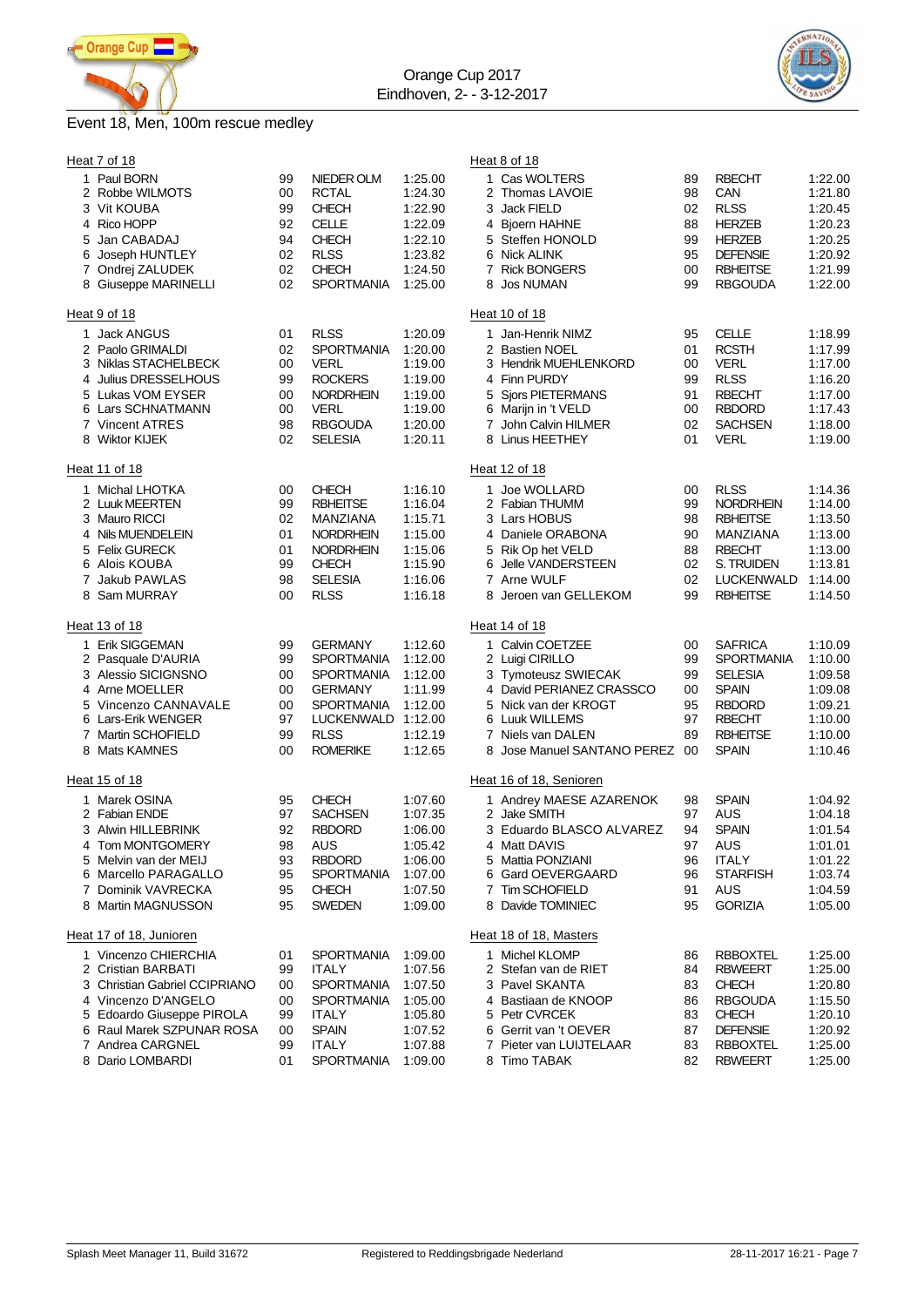

Orange Cup 2017 Eindhoven, 2- - 3-12-2017



### Event 19 **Event 19** 2002 and older

# 3-12-2017 Startlist

|                                                                                                                                                                                                              | ΥB                                           |                                                                                                                                          |                                                                                      |                                                                                                                                                                                                | YB                                           |                                                                                                                                                   |                                                                                      |
|--------------------------------------------------------------------------------------------------------------------------------------------------------------------------------------------------------------|----------------------------------------------|------------------------------------------------------------------------------------------------------------------------------------------|--------------------------------------------------------------------------------------|------------------------------------------------------------------------------------------------------------------------------------------------------------------------------------------------|----------------------------------------------|---------------------------------------------------------------------------------------------------------------------------------------------------|--------------------------------------------------------------------------------------|
| Heat 1 of 16<br>1<br>2 Abigail den BOEF<br>Giulia BAMBAUER<br>3<br>4 Malin Elise OESTMO<br>Diede SPEL<br>5<br>6 Martine STAM<br>7 Rosa ARKESTEIJN<br>8                                                       | 02<br>02<br>99<br>95<br>93<br>02             | <b>RBDORD</b><br><b>KIXX</b><br><b>STARFISH</b><br><b>RBZWOLLE</b><br><b>RBHARDINXV</b><br><b>RBDORD</b>                                 | NT<br>3:55.00<br>3:41.63<br>3:48.00<br>NT<br>NT                                      | Heat 2 of 16<br>1 Maike JETTEN<br>2 Au CHING TUNG<br>3 Isabelle JANSSEN<br>4 Ine Kristin AASUM<br>5 Micky PERDIJK<br>6 Loes van WETERING<br>7 Antonia RENTSCHLER<br>8 Anne Fleur te HENNEPE    | 02<br>99<br>00<br>02<br>02<br>99<br>97<br>02 | <b>RBECHT</b><br><b>HONG KONG</b><br><b>RBDORD</b><br><b>ROMERIKE</b><br><b>RBGOUDA</b><br><b>RBOSS</b><br>CELLE<br><b>RBGOUDA</b>                | 3:32.46<br>3:30.46<br>3.29.37<br>3.28.08<br>3:29.13<br>3:29.94<br>3.30.50<br>3:40.00 |
| Heat 3 of 16<br>1 Caroline Hvideberg BOYE<br>2 Evi TERLOUW<br>3 Bo van DUIJNHOVEN<br>4 Lena BRAUN<br>5 Ineke RAS<br>6 Inka ROSENKRANZ<br>7<br>Danique van BEBBER<br>8 Isabel van LOON                        | 01<br>99<br>96<br>01<br>01<br>01<br>00<br>02 | ARENDAL<br><b>RBGOUDA</b><br><b>RBOSS</b><br><b>KIXX</b><br><b>RBDELFT</b><br><b>WUNNENBERG</b><br><b>RBHEITSE</b><br><b>RBGOUDA</b>     | 3:24.00<br>3:20.00<br>3:19.54<br>3:18.00<br>3:18.22<br>3:20.00<br>3:23.25<br>3:26.10 | Heat 4 of 16<br>1 Aude LEMAIRE-HAMEL<br>2 Nathalie PISTERS<br>3 Luisa WIES<br>4 Danielle STEENBEKKERS<br>5 Aylin SCHOENSTEDT<br>6 Vanessa SCHULTZ<br>7 Renate van HAAREN<br>8 Rafke HOBUS      | 92<br>01<br>01<br>99<br>97<br>96<br>92<br>00 | CAN<br><b>RBHEITSE</b><br><b>ASCHEBERG</b><br><b>RBHEITSE</b><br>CELLE<br><b>KIXX</b><br><b>RBOSS</b><br><b>RBHEITSE</b>                          | 3:17.62<br>3:16.42<br>3:15.00<br>3:13.39<br>3.13.40<br>3:15.50<br>3:17.15<br>3:17.91 |
| Heat 5 of 16<br>1 Klara KRAPACKOVA<br>2 Katja WEISSPHAL<br>3 Julia BOTT<br>4 Cadie CHANDLER<br>5 Celina MCGRORY<br><b>Sharon WOLFS</b><br>6<br>7 Natalie KANTOVA<br>8 Lise van der ELSEN                     | 99<br>99<br>99<br>99<br>99<br>00<br>01<br>00 | <b>CHECH</b><br><b>ASCHEBERG</b><br><b>KIXX</b><br><b>RLSS</b><br><b>STARFISH</b><br><b>RBECHT</b><br><b>CHECH</b><br><b>RBNEDERW</b>    | 3:11.90<br>3:10.00<br>3:06.00<br>3:05.01<br>3:05.68<br>3:09.00<br>3:10.52<br>3:12.69 | Heat 6 of 16<br>1 Lea BRENNEISER<br>2 Inge HOVER<br>3 Kim SICKING<br>4 Beth CHANDLER<br>5 Lara BRAUN<br>6 Leonie ATRES<br>7 Pauline VOGT<br>8 Anne KEURENTJES                                  | 99<br>91<br>99<br>99<br>97<br>00<br>01<br>95 | <b>KIXX</b><br><b>RBECHT</b><br><b>ASCHEBERG</b><br><b>RLSS</b><br>KIXX<br><b>RBGOUDA</b><br><b>SACHSEN</b><br><b>RBBOXTEL</b>                    | 3:05.00<br>3:05.00<br>3:05.00<br>3:04.23<br>3:05.00<br>3:05.00<br>3:05.00<br>3:05.00 |
| Heat 7 of 16<br>1 Taylor CARLSON-DELEY<br>2 Janne van der ELSEN<br>Jordan STOTT<br>3<br>4 Virginia KARDELL<br>5 Charlotte van de LAAR<br>6 Aleksandra SPODZIEJA<br>7 Desiree MOONEN<br>8 Ane Lillebo SLETTEN | 01<br>98<br>00<br>99<br>92<br>92<br>95<br>97 | CAN<br><b>RBNEDERW</b><br>CAN<br><b>GELSENK</b><br><b>RBECHT</b><br><b>SELESIA</b><br><b>RBNEDERW</b><br><b>STARFISH</b>                 | 3:03.20<br>3:01.23<br>3:00.36<br>3:00.00<br>3:00.00<br>3:01.03<br>3:01.86<br>3:04.01 | Heat 8 of 16<br>1 Loreen QUINKE<br>2 Yue WING SUET<br>3 Chan WING CHUN<br>4 Lucie-Marie ARLET<br>5 Chantal BERNARD<br>6 Lara SPUERCK<br>7 Elouise DICKERSON<br>8 Yvette PEULEN                 | 01<br>99<br>00<br>98<br>98<br>99<br>02<br>94 | <b>WUNNENBERG</b><br><b>HONG KONG</b><br><b>HONG KONG</b><br><b>SACHSEN</b><br><b>GELSENK</b><br><b>NORDRHEIN</b><br><b>RLSS</b><br><b>RBECHT</b> | 3:00.00<br>2.59.77<br>2.59.67<br>2.58.80<br>2:59.00<br>2:59.72<br>3:00.00<br>3:00.00 |
| Heat 9 of 16<br>1 Emily FIELD<br>2 Stefanie STUCH<br>3 Renee BOUTER<br>4 Kaat GEUBELS<br>5 Aniek RESINK<br>6 Isa CUIJPERS<br>7 Johanna SCHREIBER<br>8 Amy WESTON                                             | 01<br>98<br>98<br>96<br>95<br>99<br>01<br>01 | <b>RLSS</b><br><b>NORDRHEIN</b><br><b>RBGOUDA</b><br><b>RCTAL</b><br><b>RBDORD</b><br><b>RBHEITSE</b><br><b>NORDRHEIN</b><br><b>RLSS</b> | 2:55.25<br>2:55.00<br>2:55.00<br>2:53.62<br>2:54.86<br>2:55.00<br>2:55.00<br>2:56.95 | Heat 10 of 16<br>1 Chloe PORTON<br>2 Diana BURGER<br>3 Lauren GORDON<br>4 Danique KLOMP<br>5 Anne SOROWKA<br>6 Deborah DREDGE<br>7 Charline SEIDEL<br>8 Franziska MASMEIER                     | 00<br>97<br>01<br>02<br>99<br>02<br>02<br>01 | <b>LERC</b><br><b>SACHSEN</b><br><b>RLSS</b><br><b>RBWEERT</b><br>NIEDER OLM<br><b>SAFRICA</b><br><b>NORDRHEIN</b><br><b>VERL</b>                 | 2:53.00<br>2:52.00<br>2:51.03<br>2:50.00<br>2:50.80<br>2:51.63<br>2:52.54<br>2:53.00 |
| Heat 11 of 16<br>1 Elise PENNINGS<br>2 Janneke RAS<br>3 Marine HARZE<br>4 Dehanke VAN RENSBURG<br>5 Celine BRINK<br>6 Jana ANSORGOVA<br>7 Jana BERENBRINKER<br>8 Milena KLEINE                               | 95<br>95<br>97<br>01<br>00<br>95<br>94<br>00 | <b>RBDORD</b><br><b>RBDELFT</b><br><b>NELAUR</b><br><b>SAFRICA</b><br><b>RBDORD</b><br><b>CHECH</b><br><b>VERL</b><br><b>VERL</b>        | 2:50.00<br>2:50.00<br>2:48.98<br>2:47.50<br>2:48.80<br>2:50.00<br>2:50.00<br>2:50.00 | Heat 12 of 16<br>1 Charlotte van der HOEK<br>2 Marta SKUDLIK<br>3 Stefanie LINDEKENS<br>4 Michaela KYSELOVA<br>5 Dallas WALKER<br>6 Merle HINRICHS<br>7 Valeria CAPPELLETTI<br>8 Marlou JACOBS | 99<br>01<br>97<br>99<br>90<br>97<br>99<br>95 | <b>RBDORD</b><br><b>SELESIA</b><br><b>LERC</b><br><b>CHECH</b><br>CAN<br><b>CELLE</b><br><b>ITALY</b><br><b>RBHEITSE</b>                          | 2:47.36<br>2:46.32<br>2:45.00<br>2:44.40<br>2:44.48<br>2:45.61<br>2:46.98<br>2:47.50 |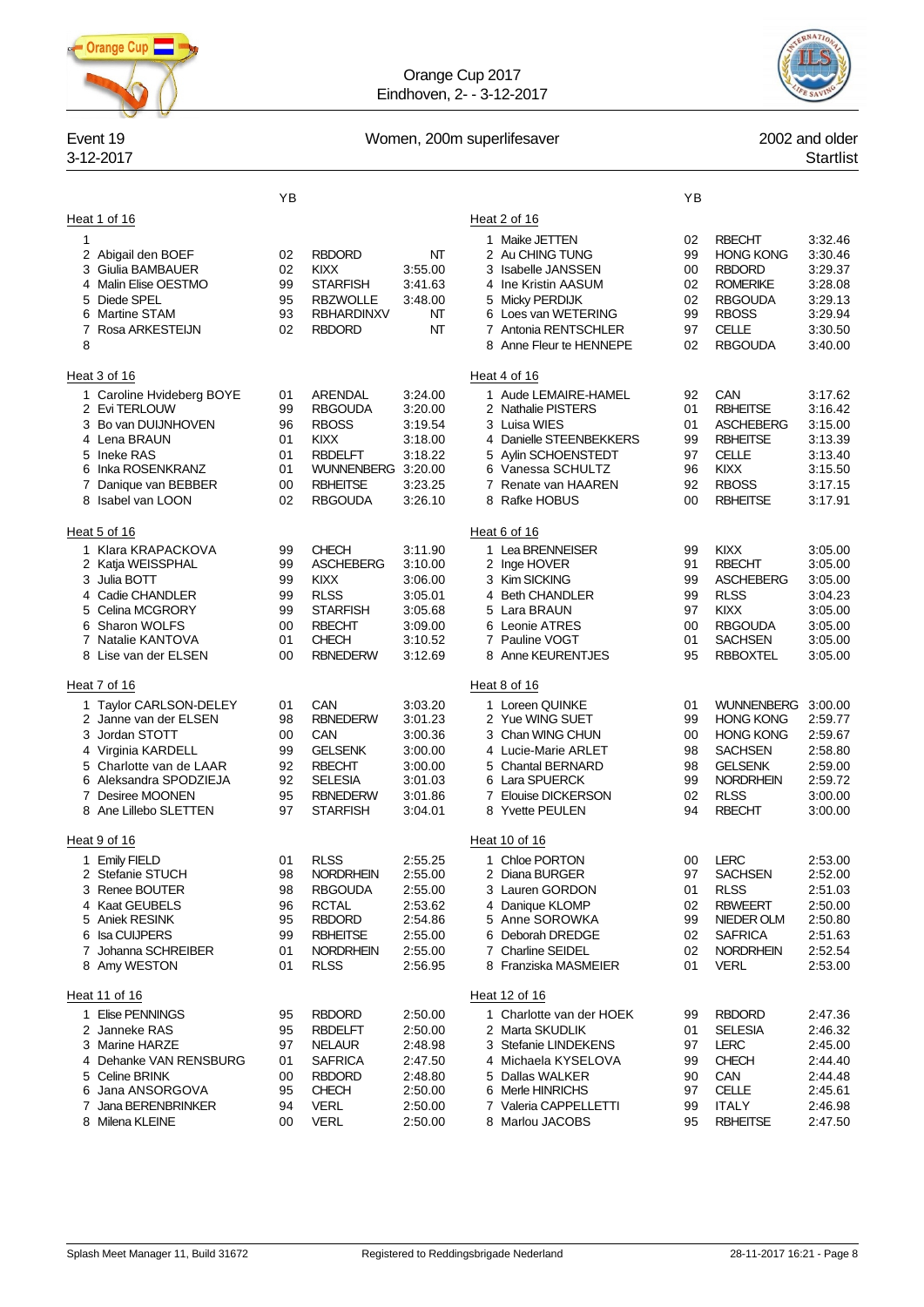



### Event 19, Women, 200m superlifesaver

| Heat 13 of 16            |    |                   |         | Heat 14 of 16, Senioren    |    |                   |         |
|--------------------------|----|-------------------|---------|----------------------------|----|-------------------|---------|
| Celina SEIDEL            | 99 | <b>GERMANY</b>    | 2:43.41 | 1 Alessandra MARRA         | 96 | <b>SPORTMANIA</b> | 2:33.00 |
| 2 Janine WITTEK          | 96 | <b>SACHSEN</b>    | 2:42.00 | 2 A. VALENCIANO TOLEDANO   | 95 | <b>SPAIN</b>      | 2:31.37 |
| 3 Jasmin DZIURON         | 93 | <b>GERMANY</b>    | 2:41.00 | 3 Mariah JONES             | 93 | AUS               | 2:29.26 |
| 4 Rachel EDDY            | 98 | <b>AUS</b>        | 2:35.68 | 4 Prue DAVIES              | 97 | <b>AUS</b>        | 2:24.50 |
| 5 Chelsea GILLETT        | 97 | AUS               | 2:40.66 | 5 Rachel WOOD              | 98 | AUS               | 2:27.43 |
| 6 Fiona MEUFFELS         | 95 | <b>RBNEDERW</b>   | 2:41.28 | 6 Greta PEZZIARDI          | 98 | <b>ITALY</b>      | 2:31.26 |
| Bianca OPPERMAN          | 02 | <b>SAFRICA</b>    | 2:42.28 | 7 Isabel COSTA PORTILLA    | 95 | <b>SPAIN</b>      | 2:32.42 |
| 8 M. ACEBO MONALIAN      | 00 | <b>SPAIN</b>      | 2:43.54 | 8 Ela HUTTEN               | 93 | <b>RBDORD</b>     | 2:34.68 |
|                          |    |                   |         |                            |    |                   |         |
| Heat 15 of 16, Junioren  |    |                   |         | Heat 16 of 16, Masters     |    |                   |         |
| 1 Paola EGUILUZ DE CELIS | 01 | <b>SPAIN</b>      | 2:41.81 |                            |    |                   |         |
|                          |    |                   |         |                            |    |                   |         |
| 2 Andrea ALLAIS          | 99 | <b>ITALY</b>      | 2:40.00 | 2 Saskia HOPMAN-VAN SCHAIK | 81 | <b>RBAMERSF</b>   | 3:10.00 |
| 3 Robin HEEMELS          | 99 | <b>RBDORD</b>     | 2:34.71 | 3 Gisa FAEHNRICH           | 85 | <b>NORDRHEIN</b>  | 2:58.00 |
| 4 Nuria PAYOLA ANGLADA   | 99 | <b>SPAIN</b>      | 2:30.19 | 4 Nele VANBUEL - GOFFIN    | 85 | <b>HOSSEGOR</b>   | 2:39.20 |
| 5 Alessia LOCCHI         | 00 | <b>ITALY</b>      | 2:33.39 | 5 Ania PAROTAT             | 86 | NIEDER OLM        | 2:48.90 |
| 6 A. RODRIGUEZ HERNANDEZ | 01 | <b>SPAIN</b>      | 2:38.11 | 6 Rianne GOLSTEIJN         | 86 | <b>RBECHT</b>     | 3:05.00 |
| 7 Lena van OS            | 00 | <b>GERMANY</b>    | 2:41.72 | 7 Marielle SIMONS          | 71 | <b>RBDORD</b>     | 3:58.00 |
| 8 Lucrezia VITIELLO      | 02 | <b>SPORTMANIA</b> | 2:42.00 | 8                          |    |                   |         |

Event 20 **Event 20** Men, 200m superlifesaver **2001** 2002 and older 3-12-2017 3-12-2017 Startlist

|                                                   |                                                                                                                                                                 | YB                                           |                                                                                                                                            |                                                                                      |                                                                                                                                                                           | YB                                           |                                                                                                                                    |                                                                                      |
|---------------------------------------------------|-----------------------------------------------------------------------------------------------------------------------------------------------------------------|----------------------------------------------|--------------------------------------------------------------------------------------------------------------------------------------------|--------------------------------------------------------------------------------------|---------------------------------------------------------------------------------------------------------------------------------------------------------------------------|----------------------------------------------|------------------------------------------------------------------------------------------------------------------------------------|--------------------------------------------------------------------------------------|
|                                                   | Heat 1 of 18                                                                                                                                                    |                                              |                                                                                                                                            |                                                                                      | Heat 2 of 18                                                                                                                                                              |                                              |                                                                                                                                    |                                                                                      |
| 1<br>2<br>3<br>4<br>5<br>6<br>$\overline{7}$<br>8 | Hans te HENNEPE<br>Christopher van GIESEN<br>Alex den BOEF                                                                                                      | 68<br>02<br>71                               | <b>RBGOUDA</b><br><b>RBDORD</b><br><b>RBDORD</b>                                                                                           | NT<br>NT<br>NΤ                                                                       | 1<br>2 Roy GROENENDIJK<br>3 Dennis BEZEMER<br>4 Jonas DECKERS<br>lan DEBIE<br>5.<br><b>Marijn SMETS</b><br>6<br><b>Tom RUSSCHEN</b><br>7<br>8                             | 96<br>68<br>97<br>02<br>02<br>02             | <b>RBHARDINXV</b><br><b>RBDORD</b><br><b>NORDRHEIN</b><br><b>RBECHT</b><br><b>RBDELFT</b><br><b>RBDORD</b>                         | NT<br><b>NT</b><br>10:39.99<br>NT<br>NT<br>NΤ                                        |
|                                                   | Heat 3 of 18                                                                                                                                                    |                                              |                                                                                                                                            |                                                                                      | Heat 4 of 18                                                                                                                                                              |                                              |                                                                                                                                    |                                                                                      |
| 3<br>4<br>5<br>6<br>7<br>8                        | 1 Kong MAN POK<br>2 Lukas EXNER-BROWN<br>Piet PRAET<br><b>Mark FEIJEN</b><br>Erik de REUVER<br>Lai CHEUK HO<br>Jannik KELLER<br>Huub van KIMMENADE              | 00<br>01<br>56<br>65<br>67<br>99<br>97<br>56 | <b>HONG KONG</b><br>KIXX<br><b>RBDORD</b><br><b>RBDELFT</b><br><b>RBOSS</b><br><b>HONG KONG</b><br>KIXX<br><b>RBWEERT</b>                  | 3:38.93<br>3:31.00<br>3:30.00<br>3:23.23<br>3:28.35<br>3:30.40<br>3:33.33<br>4:00.00 | 1 Jur BANGMA<br>2 Henning BOELTZIG<br>3 Marcel in 't VELD<br>4 Calvin van HELVOIRT<br>5 Sem RUSSCHEN<br><b>Timm KREUTZ</b><br>6.<br>7 Rowan WIERMANS<br>Jeff SCHULTZ<br>8 | 01<br>65<br>69<br>01<br>99<br>96<br>98<br>74 | <b>RBDELFT</b><br><b>CELLE</b><br><b>RBDORD</b><br><b>RBROSMALEN</b><br><b>RBDORD</b><br><b>KIXX</b><br><b>RBNEDERW</b><br>VAUGHAN | 3:21.32<br>3:20.63<br>3:18.24<br>3:17.08<br>3:17.21<br>3:19.00<br>3:20.81<br>3:23.00 |
|                                                   | Heat 5 of 18                                                                                                                                                    |                                              |                                                                                                                                            |                                                                                      | Heat 6 of 18                                                                                                                                                              |                                              |                                                                                                                                    |                                                                                      |
| 1<br>2<br>3<br>4<br>5<br>6<br>8                   | <b>Braeden LEGGE</b><br>Juergen WOHLGEMUTH<br>Rylun ALBERG-MOORE<br>Guus van de GOOR<br>Wim van GRIEKEN<br>Jop VERHOEF<br>Ng PING NAM<br>Patrick BOTT           | 01<br>75<br>01<br>77<br>69<br>02<br>99<br>94 | CAN<br><b>ENNIGER</b><br>CAN<br><b>RBECHT</b><br><b>RBGOUDA</b><br><b>RBDORD</b><br><b>HONG KONG</b><br><b>KIXX</b>                        | 3:10.80<br>3:05.20<br>3:00.74<br>3:00.00<br>3:00.00<br>3:02.07<br>3:10.01<br>3:15.00 | 1 Henrik REISS<br>2 Jaden van HOUTEM<br>3 Marco SCHULTZ<br>4 Bas de REUVER<br>Jarret PLANTE<br>5<br>6 Rob VERSTRAETEN<br>7 Darren HUSPEKA<br>8 Finn van den BERG          | 01<br>02<br>00<br>01<br>01<br>02<br>00<br>01 | <b>ENNIGER</b><br><b>RBECHT</b><br><b>KIXX</b><br><b>RBOSS</b><br>CAN<br><b>RBECHT</b><br>CAN<br><b>RBGOUDA</b>                    | 2:57.50<br>2:56.00<br>2:55.00<br>2:52.50<br>2:53.81<br>2:55.00<br>2:56.36<br>3:00.00 |
|                                                   | Heat 7 of 18                                                                                                                                                    |                                              |                                                                                                                                            |                                                                                      | Heat 8 of 18                                                                                                                                                              |                                              |                                                                                                                                    |                                                                                      |
| 3<br>4<br>5<br>6<br>7<br>8                        | Ryan COTTER<br>2 Steven DEFOIN<br><b>Frederic STOCK</b><br>Tim de REUVER<br>Domenico Savio GAROFALO<br>Ludovico VITIELLO<br>Kevin HOBBEL<br>Stefanie WULLENKORD | 01<br>96<br>94<br>99<br>00<br>02<br>97<br>01 | <b>CORK</b><br>S. TRUIDEN<br><b>NORDRHEIN</b><br><b>RBOSS</b><br><b>SPORTMANIA</b><br><b>SPORTMANIA</b><br><b>RBECHT</b><br><b>ROCKERS</b> | 2:50.00<br>2:49.20<br>2:48.20<br>2:46.82<br>2:48.00<br>2:49.00<br>2:50.00<br>2:52.00 | 1 Thomas LAVOIE<br>2 Siors PIETERMANS<br>3 Jan-Henrik NIMZ<br>4 Paul BORN<br>5 Jan NOVOTNY<br>6 Florian MILLARD<br>7 Tom van DAM<br>8 Guido BRINK                         | 98<br>91<br>95<br>99<br>95<br>01<br>92<br>02 | CAN<br><b>RBECHT</b><br><b>CELLE</b><br>NIEDER OLM<br><b>CHECH</b><br><b>DAUPHINS</b><br><b>RBGOUDA</b><br><b>RBDORD</b>           | 2:46.16<br>2:45.00<br>2:43.36<br>2:41.71<br>2:43.10<br>2:44.20<br>2:46.00<br>2:46.25 |